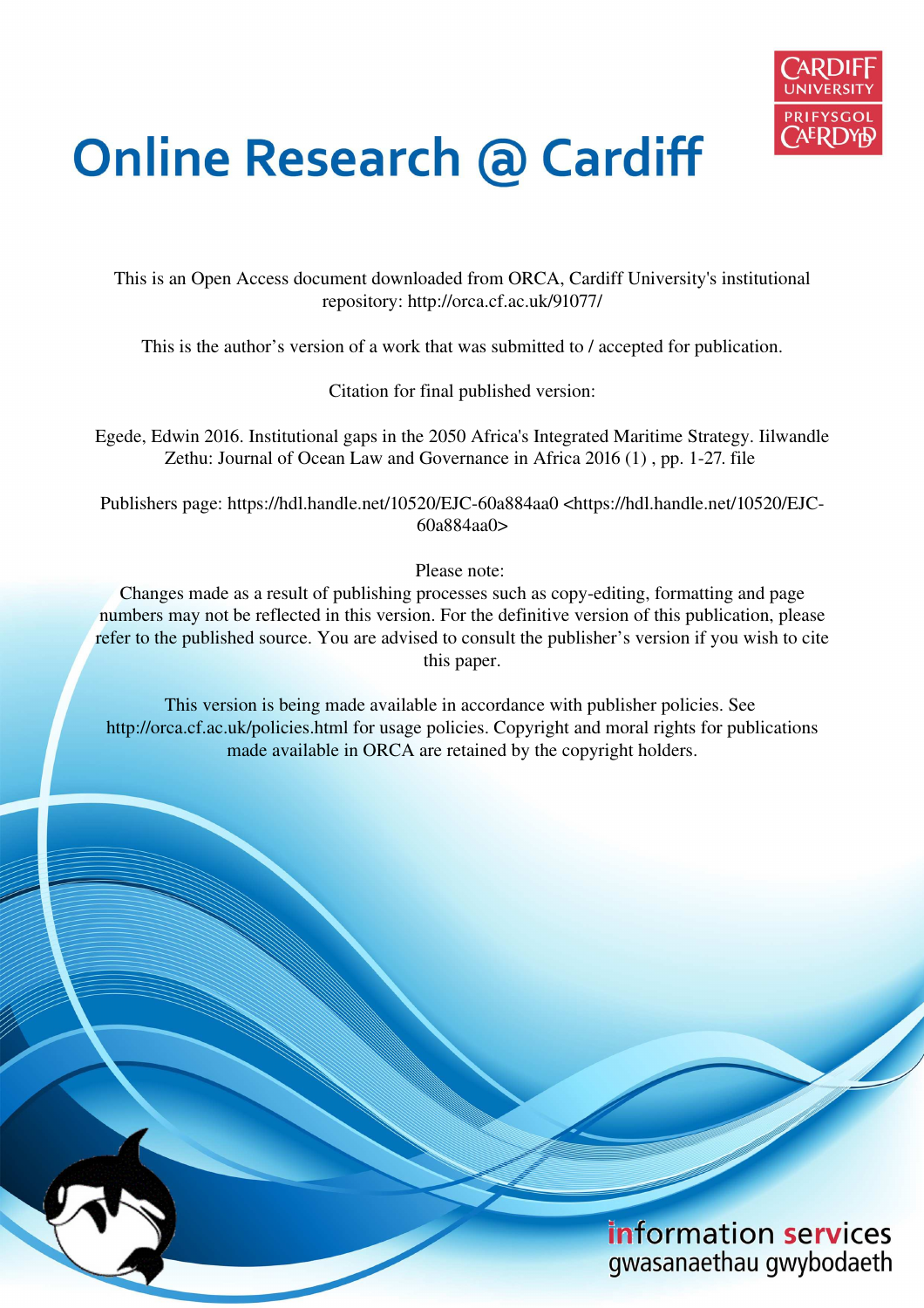## *INSTITUTIONAL GAPS IN THE 2050 AFRICA'S INTEGRATED MARITIME (AIM) STRATEGY***\***

## **EDWIN EGEDE †**

*Senior lecturer in international law & international relations, department of politics & international relations, Cardiff University School of Law & Politics, Cardiff, Wales, United Kingdom.* 

## *Abstract*

The article identifies some gaps in the institutional framework of the Africa's Integrated Maritime (AIM) Strategy, with regards to certain vital areas of concerns in the sea, such as maritime security enforcement, an African international judicial mechanism dealing with marine matters, the outer limits of the Continental Shelf and the deep seabed regime. It argues for a reconsideration of the AIM Strategy with regard to these important law of the sea issues and for the provision of a clearer plan on putting together appropriate institutions to engage with these key matters.

'In the 21<sup>st</sup> century, capable, reliable and transparent institutions are the key to success ...Africa doesn't need strongmen, it needs strong institutions.' President Obama  $(2009)^1$ 

## **I**. **INTRODUCTION**

The African Union (AU) Assembly, with an emphasis on the geostrategic importance of the seas and oceans in the socioeconomic development of Africa, adopted the Africa's Integrated Maritime (AIM) Strategy on the  $31<sup>st</sup>$  January 2014 at its twenty-second ordinary session.<sup>2</sup> The

† LL.B (Hons); BL; LL.M; PhD (International Law).

<sup>1</sup> See REMARKS BY THE PRESIDENT [President Obama] TO THE GHANAIAN PARLIAMENT, Accra International Conference Center Accra, Ghana, July 11, 2009, (available at

[http://www.whitehouse.gov/the\\_press\\_office/Remarks-by-the-President-to-the-Ghanaian-Parliament/,](http://www.whitehouse.gov/the_press_office/Remarks-by-the-President-to-the-Ghanaian-Parliament/) accessed on 8 September 2015)

2 DECISION ON THE ADOPTION AND IMPLEMENTATION OF

THE 2050 AFRICA'S INTEGRATED MARITIME STRATEGY (2050 AIM STRATEGY), Doc. Assembly/AU/16(XXII) Add.1, Assembly/AU/Dec.496(XXII) of 31 January 2014, (available at

 $\overline{a}$ \*The article is an updated version of a paper presented by the author at the 2014 Marine and Maritime Conference organized by the South African Research Chair in the Law of the Sea and Development in Africa, Nelson Mandela Metropolitan University, Port Elizabeth, South Africa in partnership with the South African branch of the International Law Association and Maritime Law Association of South Africa. The author conveys his thanks to Professor Patrick Vrancken, the incumbent South African Research Chair in the Law of the Sea and Development in Africa, for his kind invitation to speak at the Conference. He also thanks the anonymous reviewers for their helpful suggestions and comments. Furthermore, he expresses special thanks to Prince Emmanuel for his support and inspiration – indeed you are a friend who sticks closer than a brother does.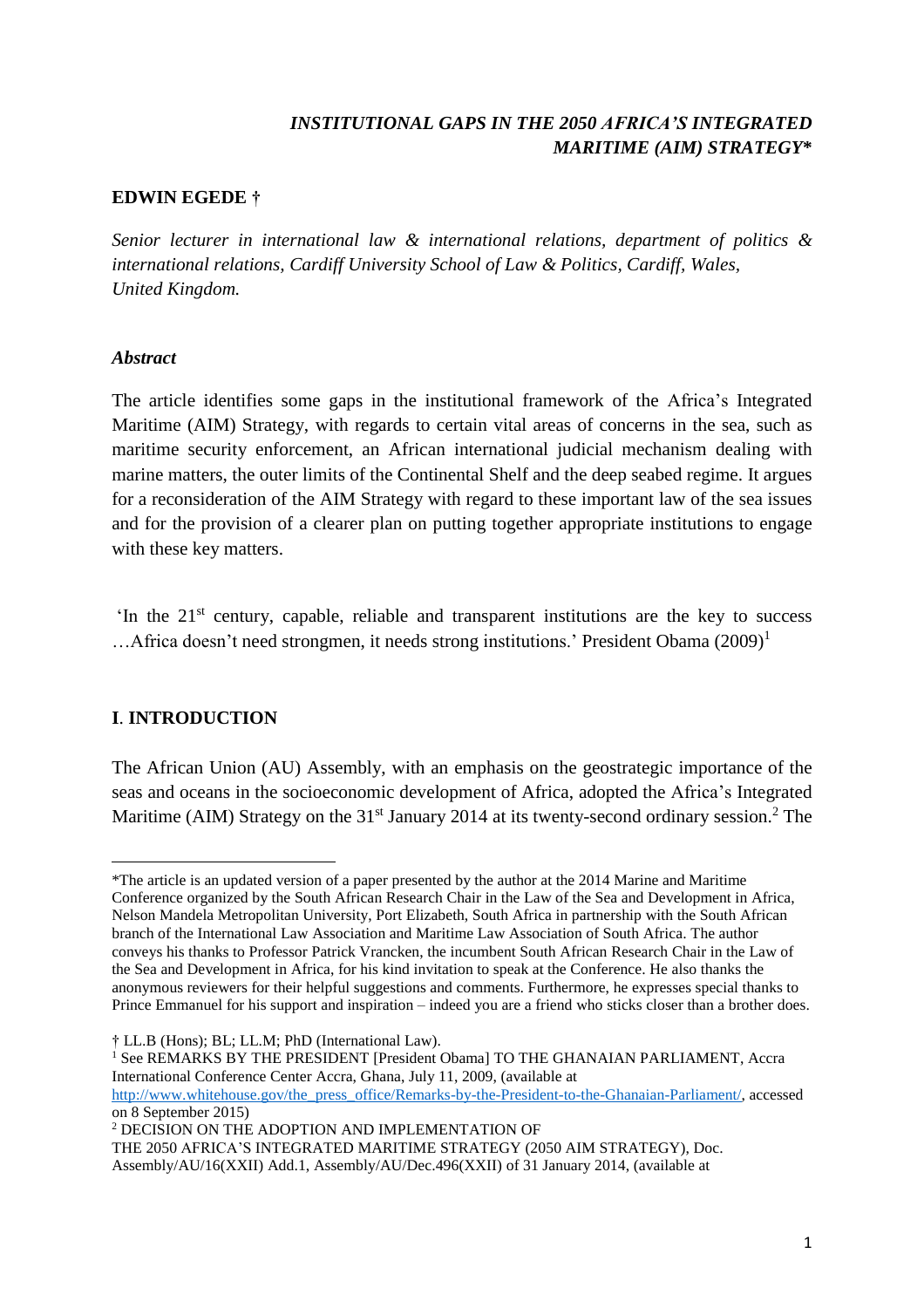AIM Strategy, which is an African driven long term and reasonably comprehensive vision crafted to better harness Africa's so-called 'blue economy,' 3 with the vision of using this to promote development in the Continent, is undoubtedly a huge achievement. The Peace and Security Council of the AU had previously noted that: 'the future of Africa, among other sectors, resides in her blue economy, which is a new frontline of Africa's renaissance.<sup>4</sup> It is nonetheless, worth mentioning that this is not the first time that Africa has put forward a Continent wide strategy on marine matters. In 1974 the Declaration of the Organization of African Unity on the issues of the law of the sea was adopted by the Council of Ministers of the then Organization of African Unity (OAU) at its twenty-first ordinary session.<sup>5</sup>In the preamble of this Declaration the OAU affirmed that it was its 'responsibility to harness the natural and human resources of [the African Continent] for the total advancement of [the African] peoples in all spheres of human endeavor' and that 'African countries have a right to exploit the marine resources around the African continent for the economic benefit of African peoples.<sup>5</sup> This Declaration then set out a strategy in respect of important areas of the law of the sea such as the territorial sea and straits, regime of islands, exclusive economic zone(EEZ) concept, including exclusive fishery zone, regional arrangements, fishing activities in the high seas, training and transfer of technology, scientific research, preservation of the marine environment, as well as the international regime and international machinery for the seabed and ocean floor and subsoil beyond the limits of national jurisdiction.<sup>7</sup> Admittedly, this document put together by the OAU, in comparison to the AIM Strategy, was rather limited. First, it appeared to have been a strategy document limited merely to law of the sea issues, while the AIM Strategy not only explores law of the sea issues, but goes further to deal with what could be regarded as falling more into the category of what might technically be regarded as maritime law.<sup>8</sup> Second, the OAU Declaration appeared to be focused more on the adoption

[http://pages.au.int/sites/default/files/Decision%20on%20the%20Adoption%20of%20the%202050%20AIM%20](http://pages.au.int/sites/default/files/Decision%20on%20the%20Adoption%20of%20the%202050%20AIM%20Strategy_2.pdf) Strategy 2.pdf, accessed on 8 September 2015)

<sup>&</sup>lt;sup>3</sup> The Small Island Developing States (SIDS) Action Platform notes that the Blue Economy is: "founded in line with the concept and principles of, and mutually supportive with the Green Economy, is a tool that offers specific mechanisms for Small Island Developing States (SIDS) and coastal countries to address their sustainable development challenges." (available at

http://www.sids2014.org/index.php?page=view&type=13&nr=59&menu=1515, accessed on 6 January 2016) <sup>4</sup> [Communiqué of the Peace and Security Council of the African Union \(AU\), at](http://www.peaceau.org/en/article/communique-of-the-peace-and-security-council-of-the-african-union-au-at-its-387th-meeting-on-the-conclusions-of-the-summit-of-heads-of-state-and-government-of-the-economic-community-of-central-african-states-eccas-the-economic-community-of-west-african) its 387th meeting on the [Conclusions of the Summit of Heads of State and Government of the Economic Community of Central African](http://www.peaceau.org/en/article/communique-of-the-peace-and-security-council-of-the-african-union-au-at-its-387th-meeting-on-the-conclusions-of-the-summit-of-heads-of-state-and-government-of-the-economic-community-of-central-african-states-eccas-the-economic-community-of-west-african)  [States \(ECCAS\), the Economic Community of West African States \(ECOWAS\) and the Commission of the](http://www.peaceau.org/en/article/communique-of-the-peace-and-security-council-of-the-african-union-au-at-its-387th-meeting-on-the-conclusions-of-the-summit-of-heads-of-state-and-government-of-the-economic-community-of-central-african-states-eccas-the-economic-community-of-west-african)  [Gulf of Guinea \(CGG\) on maritime safety and security in the Gulf of Guinea, held in Yaoundé, on](http://www.peaceau.org/en/article/communique-of-the-peace-and-security-council-of-the-african-union-au-at-its-387th-meeting-on-the-conclusions-of-the-summit-of-heads-of-state-and-government-of-the-economic-community-of-central-african-states-eccas-the-economic-community-of-west-african) 24 and 25 [June 2013,](http://www.peaceau.org/en/article/communique-of-the-peace-and-security-council-of-the-african-union-au-at-its-387th-meeting-on-the-conclusions-of-the-summit-of-heads-of-state-and-government-of-the-economic-community-of-central-african-states-eccas-the-economic-community-of-west-african) (available at [http://www.peaceau.org/en/article/communique-of-the-peace-and-security-council-of](http://www.peaceau.org/en/article/communique-of-the-peace-and-security-council-of-the-african-union-au-at-its-387th-meeting-on-the-conclusions-of-the-summit-of-heads-of-state-and-government-of-the-economic-community-of-central-african-states-eccas-the-economic-community-of-west-african)[the-african-union-au-at-its-387th-meeting-on-the-conclusions-of-the-summit-of-heads-of-state-and-government](http://www.peaceau.org/en/article/communique-of-the-peace-and-security-council-of-the-african-union-au-at-its-387th-meeting-on-the-conclusions-of-the-summit-of-heads-of-state-and-government-of-the-economic-community-of-central-african-states-eccas-the-economic-community-of-west-african)[of-the-economic-community-of-central-african-states-eccas-the-economic-community-of-west-african#](http://www.peaceau.org/en/article/communique-of-the-peace-and-security-council-of-the-african-union-au-at-its-387th-meeting-on-the-conclusions-of-the-summit-of-heads-of-state-and-government-of-the-economic-community-of-central-african-states-eccas-the-economic-community-of-west-african) , accessed on 8 September 2015)

<sup>5</sup> Doc.A/CONF.62/33 of 19 July 1974, UNCLOS III, Official Records, Vol.3, pp.63-65

<sup>6</sup> Preambles 1 and 9, Ibid at p.63

 $7$  Ibid at pp.63-65

<sup>8</sup> Encyclopedia Britannica points out: 'Although etymologically maritime law and "[law of the sea](http://www.britannica.com/topic/Law-of-the-Sea)" are identical, the former term is generally applied to privat[e shipping](http://www.britannica.com/technology/shipping-water-transportation) [law,](http://www.britannica.com/topic/law) whereas the latter, usually prefixed by "international," has come to signify the maritime segment of public international law.' (available at <http://www.britannica.com/topic/maritime-law>, accessed on 8 September 2015) However, see Philip Jessup,

<sup>&#</sup>x27;The united nations conference on the law of the sea', (1959)59 *Columbia Law Review*, 234 at 234 who appears not to agree that there is any such distinction.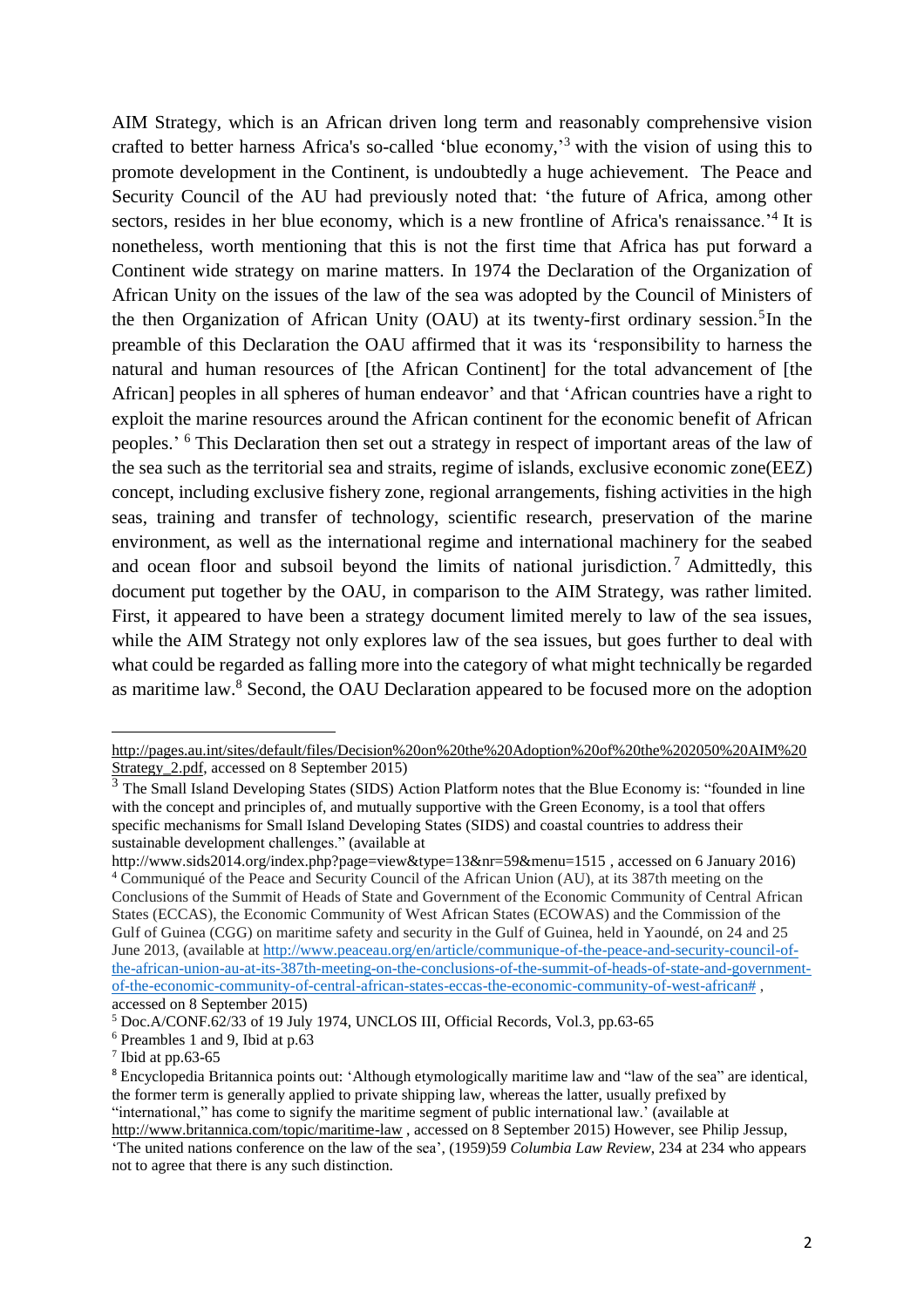of some kind of African strategy to espouse a common position on issues of the law of the sea with regard to UNCLOS III,<sup>9</sup> unlike the AIM Strategy which is a more open-ended and long term strategy. Third, the OAU document was more of an out-looking document announcing Africa's common position to other States and regions of the world.<sup>10</sup> The AIM Strategy, on the other hand, appears to be mainly inward looking dealing with the crucial question - how does Africa harness the full potential of its rich marine resources to promote African development?<sup>11</sup> Fourth, the OAU document was rather limited in terms of content - a mere 3 pages - unlike the AIM Strategy that is quite comprehensive, covering up to some thirty pages. In addition, the AIM Strategy comes across as a living document - meant to evolve and be improved on. With this in mind the article seeks to identify certain institutional gaps in the AIMS with regards to the following: maritime security enforcement; an African judicial institution dealing with marine issues; the outer limit of the continental shelf and deep seabed activities in the deep seabed beyond national jurisdiction (the Area), which may have an impact on the implementation of the vision of promoting an effective blue economy. Generally, the article would seek to promote a linkage between the AIMS and existing institutions in order to save costs that would be incurred by establishing brand new bespoke institutions, with proposals that the mandate and competence of these existing institutions be expanded. It is, however, apposite at this stage to note that for the purposes of this paper, the word – institution – is not used in any technical sense, but rather in a broad sense to refer to some sort of organization, body or organ that may take up the responsibility for coordinating the implementation of some key matters raised expressly or implicitly in the AIMS.<sup>12</sup>

### **II. SOME GAPS IN THE INSTITUTIONAL FRAMEWORK IN THE AIM STRATEGY**

#### **(a) Maritime security**

The AIM Strategy deals with important maritime security issues, such as piracy and armed robbery at sea, maritime terrorism, human trafficking and human smuggling, illegal bunkering and crude oil theft, money laundering, illegal arms and drug trafficking as well as environmental crimes.<sup>13</sup> However, presently, the African Union (AU) does not have an African joint naval task force and/or joint coast guard operations to deal with piracy and armed robbery

 $\overline{a}$ <sup>9</sup> See the Preambles 5 and 6 of the Declaration which states: Aware that many African countries did not participate in the 1958 and 1960 Law of the Sea Conferences', 'Aware that Africa, on the basis of solidarity, needs to harmonize her position on various issues before the forthcoming United Nations Conference on the Law of the Sea due to be held at Caracas, Venezuela, in 1974, and to benefit therefrom.'(See n.5 above)

<sup>&</sup>lt;sup>10</sup> See Preamble 15, Ibid, which '...noted the positions and the views of other States and regions' and then goes on to declare the OAU's position on various issues on the law of the sea.

<sup>&</sup>lt;sup>11</sup> The AIM Strategy however does have a minor part that appears to have an outward perspective. Paragraph 98 of the Strategy states that the '… AU shall push for a right-sized representation of the African continent in the various organs of marine related international institutions, so as to ensure that the voices of Africa are properly heard in relevant international forums.'

<sup>&</sup>lt;sup>12</sup> See for instance, Martha Finnemore and Kathryn Sikkink, 'International norm dynamics and political change', (1998)52(4) *International Organization*, 887 at 891 and Beth Simmons and Lisa Martin, 'International organizations and institutions' in Walter Carlnaes, Thomas Risse and Beth Simmons (eds), *Handbook of International Relations* (2001) 2nd ed. 192 at 192-194

<sup>&</sup>lt;sup>13</sup> See Christian Bueger, 'What is maritime security?' (2015) 53 MP 259-164 for an interesting analysis on what constitutes maritime security.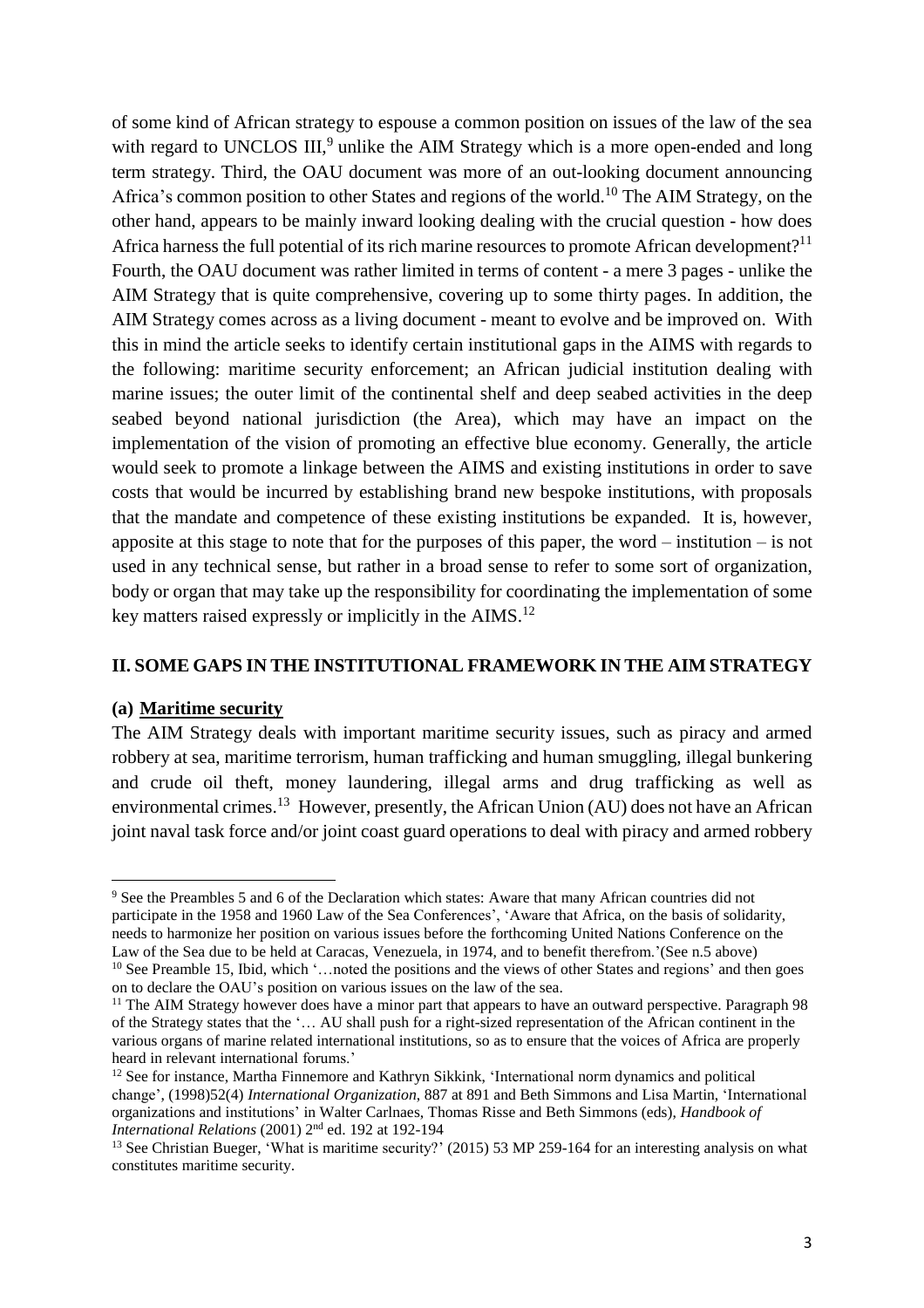at sea and other maritime security issues occurring in the African Maritime Domain (AMD). It is noted that with the East African region piracy, though this is occurring, metaphorically, in the 'backyard' of Africa, there has been no African joint naval task force to engage with this issue. This is in sharp contrast to several coalition military forces outside the African continent that were set up and are actually engaged in counter-piracy efforts in the East African region, such as the EU NAVFOR's Operation Atalanta, the NATO's Operation Open Shield and the Combined Maritime Forces, a US-led international naval coalition of twenty-seven states.<sup>14</sup>Although, there are undeniably actions being taken by certain individual African states' naval force to seek to provide maritime security in East Africa, as well as at the 'new' maritime insecurity hotspot, the Gulf of Guinea, there is no doubt that having a joint AU naval task force would be more effective, especially with the AIMS, a strategy which appears to seek to achieve an 'African solution to African problems' as regard to maritime security around the AMD. <sup>15</sup>A joint AU naval task force would allow for a pooling of naval military assets and personnel, a sharing of cost thereby reducing the financial burden on individual states and this would obviously enable such task force to cover and secure a wider area of the AMD.<sup>16</sup> It would also have the advantage of providing a platform for the various participating African naval forces to learn and share best practices with each other. Further, it would help to assuage the concerns by certain African coastal States of the expansionist tendencies of other states engaged in unilateral naval operations, especially in regions outside their immediate sphere of influence. For instance, in response to a news report that the South African navy intends to deploy warships to deal with maritime security issues in the Gulf of Guinea, one of the commentaries, indicates such concern by stating that it: '…is best iif (sic) South Africa stays in SADC and Nigeria stays in ECOWAS, because the moment SA comes to ECOWAS, Nigeria will also move to SADC. Don't do to others what you don't want for yourself.<sup>217</sup> In addition, it would allow the AU to engage effectively with maritime security issues in the AMD that international naval coalition are, for one reason or the other, unwilling or unable to engage with. In 2011, Commander Baker of the US navy, after identifying various multinational counter-piracy naval operations involved in curbing piracy in the Somalia area pointed out that:

'While these [International] task forces bring the benefit of nonstop maritime patrols, they do not involve Africans in their operations, and they do not address crimes that are of high importance to Africa, namely, illegal fishing and illegal dumping. As a result, they do not forge trust and partnerships; rather, they are viewed with indifference in many parts of

 $\overline{a}$ 

<sup>15</sup> See Deane-Peter Baker, 'The South African Navy and African Maritime Security', (2012) 65(2) *Naval War College Review* 145 at 150-152; Lisa Otto, 'South Africa's engagement in Counter-Piracy', November 2014, Maritime Executive, (available at [http://www.maritime-executive.com/article/South-Africas-Engagement-in-](http://www.maritime-executive.com/article/South-Africas-Engagement-in-CounterPiracy-2014-11-08)[CounterPiracy-2014-11-08,](http://www.maritime-executive.com/article/South-Africas-Engagement-in-CounterPiracy-2014-11-08) accessed on 8 September 2015) and Ali Kamal-Deen, 'The Anatomy of Gulf of Guinea Piracy', (2015) 68(1) *Naval War College Review,* 93 at 107

<sup>14</sup> Edwin Egede, 'Piracy and the East African Region,' in Panos Koutrakos and Achilles Skordas(eds.), *The Law and Practice of Piracy at Sea: European and International Perspectives*, (2014) 249 at 258-259

<sup>&</sup>lt;sup>16</sup> See Kamal-Deen, Ibid at p.167 expressing concerns about the limited capabilities of the Navy of individual coastal States in the Gulf of Guinea to effectively patrol their extensive maritime zones.

<sup>&</sup>lt;sup>17</sup> DefenceWeb, 'Africa's west coast is next Navy anti-piracy deployment', 25 September 2014, (available at [http://www.defenceweb.co.za/index.php?option=com\\_content&view=article&id=36370:africas-west-coast-is](http://www.defenceweb.co.za/index.php?option=com_content&view=article&id=36370:africas-west-coast-is-next-navy-anti-piracy-deployment&catid=108:maritime-security)[next-navy-anti-piracy-deployment&catid=108:maritime-security](http://www.defenceweb.co.za/index.php?option=com_content&view=article&id=36370:africas-west-coast-is-next-navy-anti-piracy-deployment&catid=108:maritime-security) , accessed on 30 December 2014)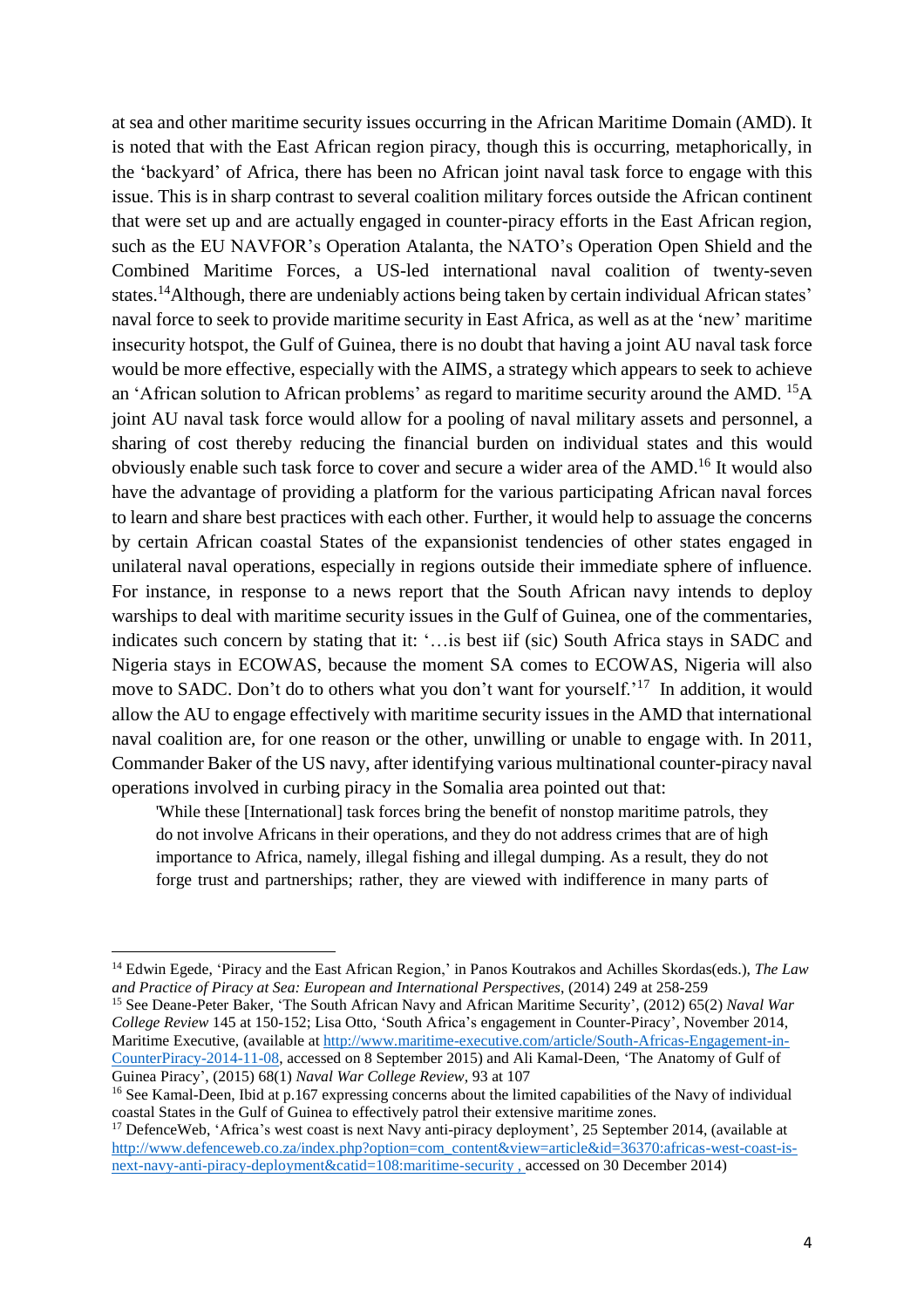Africa, where governments and communities are very reluctant to take action against African pirates.'<sup>18</sup>

In fairness, the AIM Strategy does recognise this vacuum created by the absence of an African naval task force and advocates the need to take steps:

'…toward promoting inter-agency and transnational cooperation and coordination on maritime safety and security shall include the development of an inter-agency approach, a Naval Component capacity within the framework of the African Standby Force (ASF), and the establishment of a representative continental working group of Chiefs of African Navies and/or Coast Guards (CHANS) to scrutinize issues of situational awareness and collaborate towards the enhancement of Africa's Maritime Domain Awareness (MDA), and to uphold cooperative efforts between Navies/Coast Guards of the AU Member states and international partners.' <sup>19</sup>

Although, the ASF is not fully operational, the Eastern ASF attained full operational capacity by the end of December 2014, a full year ahead of the ASF target of December  $2015.^{20}$ However, there is no indication that it has actually developed maritime operational capability. Certain scholars, such as Wambua and Engel, have criticised the stance of African states and the AU in operationalising its maritime security capacity. Wambua points to the lack of vessels, aircrafts, communications systems, appropriately trained personnel or appropriate legal framework, as well as African states fixation on national interests rather than 'regional common good' as obstacles to effective regional cooperation in dealing with maritime security issues.<sup>21</sup> While this is no doubt correct, it is important to point out that generally with regional cooperation as regard maritime security it is not necessarily all states in the region that are able to make tangible contributions. The important thing is to have certain key states with the capacity to act as drivers of such regional cooperation arrangements. States, such as Nigeria and South Africa, have the requisite capacity to drive and make such regional maritime security institution workable. Furthermore, there is nothing unusual about states having a fixation on national interest, as this is the reality of international politics.<sup>22</sup> The way around this is to frame the call for regional maritime security cooperation in such a way that individuals states are able to locate their national interest in such cooperative arrangement, for instance, through the understanding that there would be benefits in the institutionalisation of regional maritime security cooperation, such as shared security costs, improvement of maritime trade that would have a positive knock on effect on each states' economy etc. Engel, amongst other things, identified an absence of political leadership both on the Continent and the AU, as being

<sup>&</sup>lt;sup>18</sup> Michael Baker, 'Towards an African Maritime Economy: Empowering the African Union to Revolutionize the African Maritime Sector,' (2011) 64(2) *Naval War College Review*, 39 at 51 <sup>19</sup> Para.31

<sup>&</sup>lt;sup>20</sup> (available a[t http://www.africareview.com/News/East-African-Standby-Force-ready-for-peacekeeping/-](http://www.africareview.com/News/East-African-Standby-Force-ready-for-peacekeeping/-/979180/2533358/-/nryi8u/-/index.html) [/979180/2533358/-/nryi8u/-/index.html,](http://www.africareview.com/News/East-African-Standby-Force-ready-for-peacekeeping/-/979180/2533358/-/nryi8u/-/index.html) accessed on 8 September 2015)

<sup>&</sup>lt;sup>21</sup> Paul Musili Wambua, 'Enhancing Regional Maritime Cooperation in Africa: The Planned End State' (2009) 18(3) *African Security Review*, 45 at 54

<sup>22</sup> See generally Hans J. Morgenthau (Revised by Kenneth W. Thompson), *Politics Among Nations: The Struggle for Power and Peace* (1985) 6 ed.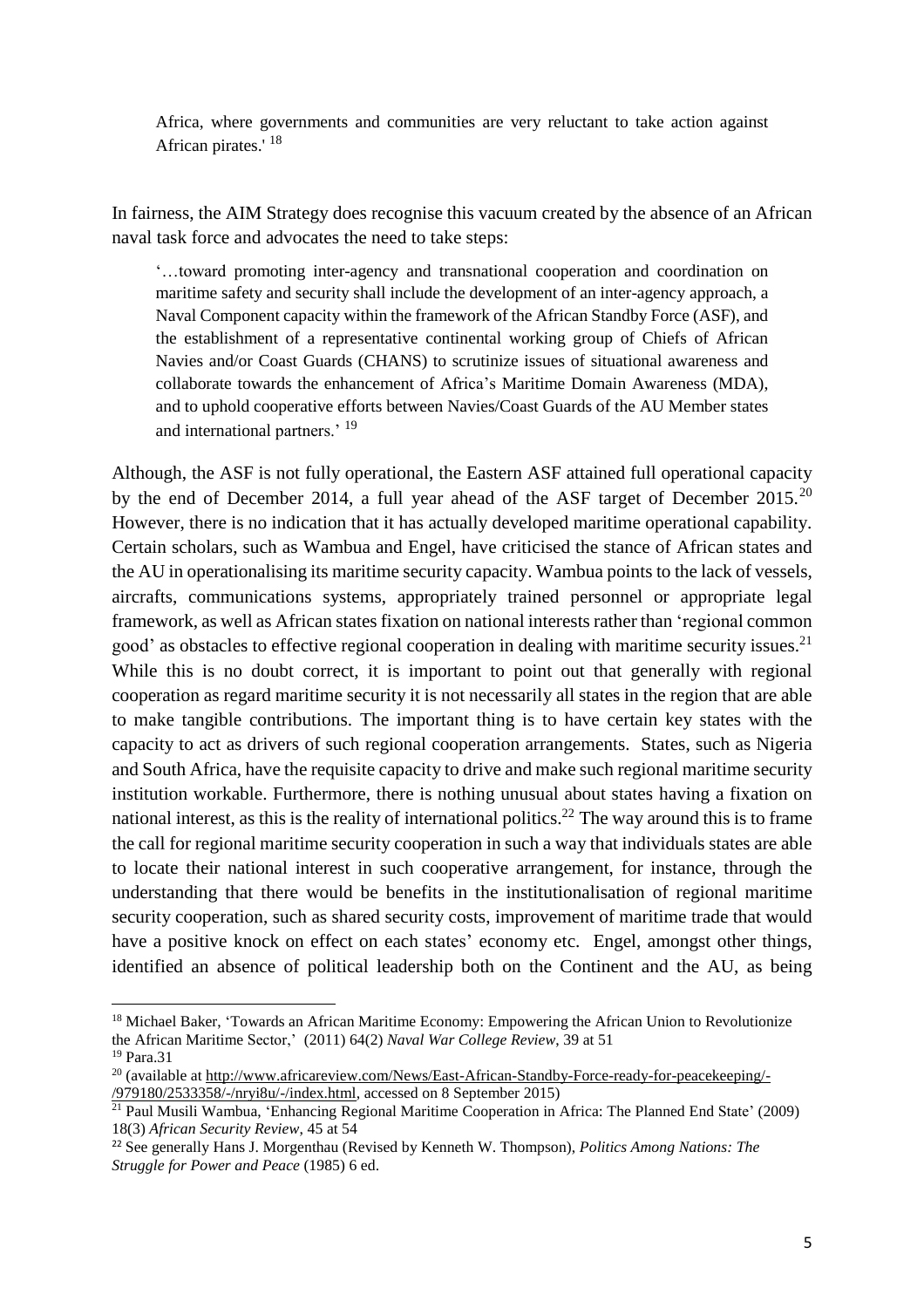responsible for the 'lack of institutional and political support' for the AIMS, especially with regard to maritime security.<sup>23</sup> Potgieter and Walker, in a more recent publication, while agreeing that more conversations need to be had on how to give the AIMS more prominence in the 'construction and institutionalization' of the African Peace and Security Architecture (APSA), however, point to the encouraging signs of various the Regional Economic Communities (RECs) embracing the ideals of AIMS with bodies like as the Economic Community of West African States (ECOWAS), South African Development Community (SADC), Economic Community of Central African States (ECCAS) formulating their own maritime security strategies.<sup>24</sup>

Fortunately, Africa may learn from experiences of organizations, such as the European Union (EU), on how they have operationalised their maritime security capabilities. It must, however, be stressed at this point that the utilisation of these EU institutions, as examples, is not to suggest the flawlessness of the EU models. Neither does the author seek to advocate a wholesale adoption of these models. Rather, the idea is to use EU models as institutional templates that the AIMS could use to develop maritime security capabilities through learning not only from the successes, but also from the failures of these EU bodies. While, there are lessons there are no doubt lessons to be learnt from the EU, such institutional templates would obviously need to be adapted to suit Africa's peculiar needs and situation. An example of such institutions is the European Union Naval Force (EU NAVFOR), which was launched by the EU on 8 December 2008 within the framework of its Common Security and Defence Policy (CSDP) and in response to relevant UN Security Council Resolutions (UNSCR) calling for global action to deal with the rising levels of piracy and armed robbery off the Horn of Africa and in the Western Indian Ocean.<sup>25</sup> The EU NAVFOR is a joint naval operation involving EU member States and some non-EU European States - Norway, Ukraine, Montenegro and Serbia – who make contributions such as navy vessels (surface combat vessels and auxiliary ships, including embarked helicopters); maritime patrol and reconnaissance aircraft (MPRA); vessel protection detachment (VPD) teams and the provision of military and civilian staff to work at the operations headquarters (OHQ) in Northwood, United Kingdom, or onboard units. The military assets and personnel are provided by the contributing states with running cost and personnel cost being met on a national basis. Although, the composition of the EU NAVFOR may vary, it typically consists of approximately 1200 personnel,  $4 - 7$  surface combat vessels

<sup>23</sup> Ulf Engel, *The African Union, the African Peace and Security Architecture, and Maritime Security*, Friedrich Ebert Stiftung(FES) Peace and Security Series No.13, (2014), 15-18 and 20-24, (available at <http://library.fes.de/pdf-files/bueros/aethiopien/10878.pdf>, accessed on 8 September, 2015)

<sup>&</sup>lt;sup>24</sup> Johan Potgieter and Timothy Walker, 'The 2050 African Integrated Maritime Strategy(AIMS); Content and Progress' in Francois Very and Thomas Mandrup (eds.), *Towards Good Order at Sea: African Experiences*, (2015) 108

<sup>&</sup>lt;sup>25</sup> See United Nations Security Council resolutions S/RES/1816 of 2 June 2008; S/RES/1838 of 7 October 2008; S/RES/1849 of 2 December 2008; S/RES/1851 of 16 December 2008; S/RES/1897 of 30 November 2009; S/RES/1918 of 27 April 2010; S/RES/1950 of 23 November 2010; S/RES/1976 of 11 April 2011; S/RES/2015 of 24 October 2011; S/RES/2077 of 21 November 2012 and S/RES/2125 of 18 November 2013, available at <http://www.un.org/en/sc/documents/resolutions/>accessed on 20 January 2016.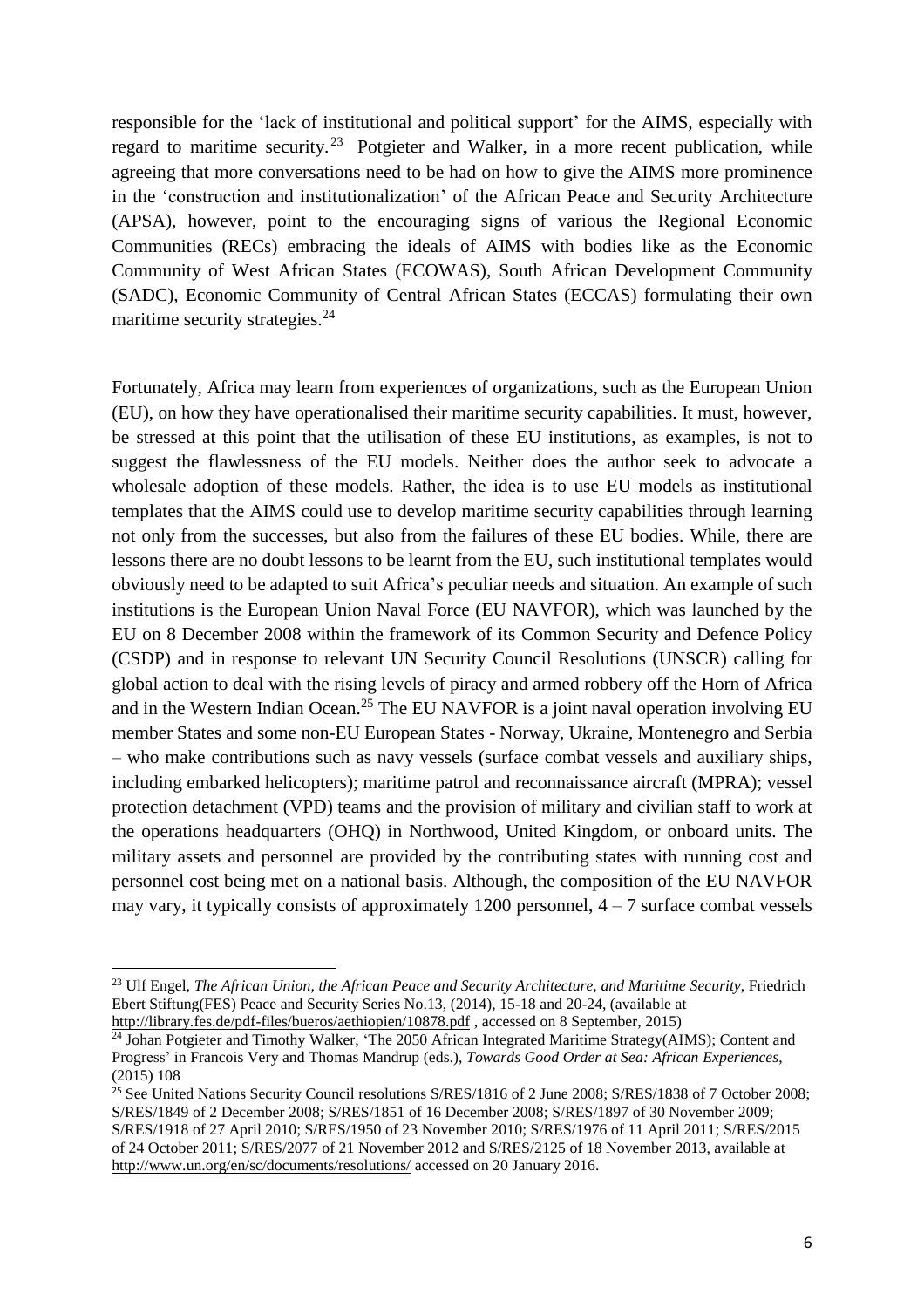and  $2 - 4$  maritime patrol and reconnaissance aircraft. <sup>26</sup> The AIMS provision for a representative continental working group of chiefs of African navies could serve as a basis to develop an EU NAVFOR type operation for Africa to be involved in dealing with illegal activities occurring at sea in the AMD, including the piracy in East Africa and the Gulf of Guinea.

Also, there are lessons that could be learnt from another EU Agency, FRONTEX, set up to promote, coordinate and develop European border management, including the border at sea.<sup>27</sup> For instance, FRONTEX launched joint operation Triton on the November 1, 2014 to coordinate the deployment of three open sea patrol vessels, two coastal patrol boats, two aircraft and one helicopter in the Central Mediterranean, with contributions to this joint operation by the EU members.<sup>28</sup> However, it is important to note that the FRONTEX is more of a European border agency rather than a Coast guard type arrangement. Thus, whatever lessons could be learnt from this European agency, the African version would need to also incorporate coast guard capabilities, as well.<sup>29</sup>

Alternatively, instead of a continent wide naval and coastal guard operation, which may be logistically challenging, another option could be to devolve the joint naval and coast guard operations to the RECs, such as the ECOWAS, SADC, ECCAS etc. This may have the advantage of allowing such RECs to establish joint maritime security operations that would prioritise maritime security issues, which are particularly important to them. For instance, Commander Kamal-Deen of the Ghanaian navy after identifying that maritime security cooperation in the Gulf of Guinea was increasing cautioned that: '…it is crucial that [such] initiatives be tailored to meet the needs of the region.'<sup>30</sup>

Apart from some sort of joint task force to deal with the maritime threats in the AMD there is a need for an effective strategy to ensure that all African states have the necessary legal framework for the effective prosecution of pirates and other maritime criminals arrested by either the naval or coast guard operations. Drawing from the lessons of the Somali piracy in the Gulf of Arden it is clear that an arrest of pirates and other maritime criminals that is not complemented by an effective judicial prosecution of offenders would be inadequate.<sup>31</sup>

<sup>&</sup>lt;sup>26</sup> (Available at http://eunavfor.eu/home/about-us/, accessed on 8 September, 2015)

<sup>&</sup>lt;sup>27</sup> (Available at  $\frac{http://frontex.europa.eu/about-frontex/origin, accessed on 8 September 2015)$ )

<sup>&</sup>lt;sup>28</sup> (Available at [http://frontex.europa.eu/news/frontex-launches-joint-operation-triton-](http://frontex.europa.eu/news/frontex-launches-joint-operation-triton-JSYpL7http:/frontex.europa.eu/news/frontex-launches-joint-operation-triton-JSYpL7)

[JSYpL7http://frontex.europa.eu/news/frontex-launches-joint-operation-triton-JSYpL7,](http://frontex.europa.eu/news/frontex-launches-joint-operation-triton-JSYpL7http:/frontex.europa.eu/news/frontex-launches-joint-operation-triton-JSYpL7) accessed on 8 September 2015)

<sup>&</sup>lt;sup>29</sup> COUNCIL REGULATION (EC) No 2007/2004 of 26 October 2004 establishing a European Agency for the Management of Operational Cooperation at the External Borders of the Member States of the European Union, (Available at [http://frontex.europa.eu/assets/About\\_Frontex/frontex\\_regulation\\_en.pdf,](http://frontex.europa.eu/assets/About_Frontex/frontex_regulation_en.pdf) accessed on 13 January, 2014)

<sup>30</sup> Kamal-Deen, op.cit. note 15 at 109.

 $31$  Egede, op.cit. note 14 at 257-263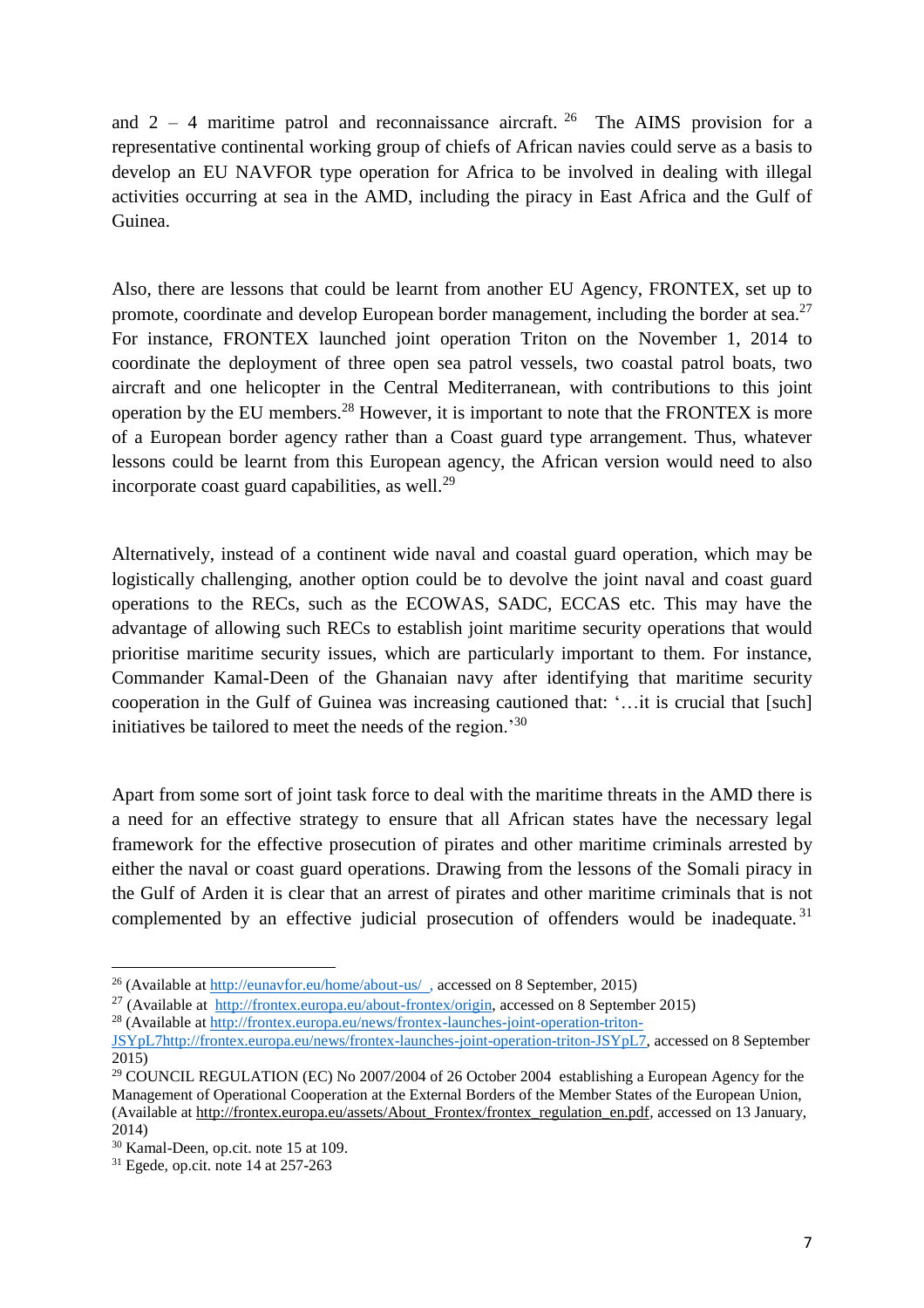Although, certain African states have already enacted, or are currently in the process of enacting the requisite legislation, there needs to be a clear strategy in developing model legislation for all African states to deal with all the maritime crimes indicated in the AIMS which should be made available to all African states.<sup>32</sup> Consequently, there is a need for an African inter-governmental platform to coordinate the building up of domestic capacity of African states, especially with regard to enacting up-to-date legislation to effectually prosecute arrested offenders in their courts.

# **(b) Institutional framework for an African international court to deal with African marine issues**

To adequately emphasise the high profile nature of maritime issues under the AIMS an African judicial institution with jurisdiction to settle African maritime disputes, as well as having complemental jurisdiction with domestic courts to prosecute maritime crimes, would be appropriate. However, unfortunately, the idea of such an African court is not currently embedded in the AIMS. Whilst, the Strategy states that the AU through its African Union (AU) Border Programme should make an assertive call for peaceful settlement of existing maritime boundary issues it does not provide any strategy for the use of some sort of judicial mechanism to do so.<sup>33</sup> No doubt, the AU Border Programme has had some success in getting certain African States to negotiate and sign Agreements to settle maritime boundary delimitation issues.<sup>34</sup> However, there would be occasions where such amicable agreement would not be achievable. There are instances where African states have had to resort to judicial mechanism to settle maritime disputes. For example, in the past there have been maritime dispute cases between African States decided by the International Court of Justice(ICJ), such as the *Case Concerning the Continental Shelf(Tunisia v. Libya)* <sup>35</sup> and *Case Concerning the Land and Maritime Boundary between Cameroon and Nigeria (Cameroon v. Nigeria)*. <sup>36</sup> The possibility of maritime disputes between African states that would require judicial settlement is certainly not conscribed to just the past as we see from the recent case of the *Maritime Delimitation in the Indian Ocean (Somalia v. Kenya)*, a dispute concerning maritime delimitation in the Indian Ocean.<sup>37</sup> In its application Somalia pointed out as follows: 'The inability of the Parties to

 $\overline{a}$  $32$  Ibid. at pp.261-262. For instance, Nigeria which is on the frontline in the fight against piracy and other maritime crimes in the Gulf of Guinea has recently drafted the Piracy and Other Unlawful Acts at Sea (and Other Related Offences) Bill which is now before the National Assembly.

<sup>33</sup> Para.58

<sup>&</sup>lt;sup>34</sup> One of the justifications for establishing the AU Border Programme is '[t]o address the problems posed by the lack of delimitation and demarcation, which gives rise to "undefined zones", within which the application of national sovereignty poses problems, and constitutes a real obstacle to the deepening of the integration process.' (available at <http://www.peaceau.org/en/page/27-au-border-programme-aubp>, accessed on 9 September 2015) See for example the role of the AU Border Programme in the signing by Seychelles, The Comoros and Tanzania of Agreements on the Delimitation of their Maritime Borders. (available at [http://au.int/en/content/african](http://au.int/en/content/african-union-welcomes-signing-seychelles-comoros-and-tanzania-agreements-delimitation-their)[union-welcomes-signing-seychelles-comoros-and-tanzania-agreements-delimitation-their,](http://au.int/en/content/african-union-welcomes-signing-seychelles-comoros-and-tanzania-agreements-delimitation-their) accessed on 9 September 2015) For a detailed study of the AU Border Programme see Gbenga Oduntan, 'Repartitioning of Africa: Imperatives of the African Union Boundary Programme within Contemporary International Law and Practice' (2011) 1(1) *African Journal of Law and Criminology* 140-203

<sup>35</sup> [1985] ICJ Reports p.14 <sup>36</sup> [2002] ICJ Reports p.303

<sup>&</sup>lt;sup>37</sup> Available at http://www.icj-cij.org/docket/index.php?p1=3&p2=3&k=00&case=161&code=SK&p3=0, accessed on 9 September 2015)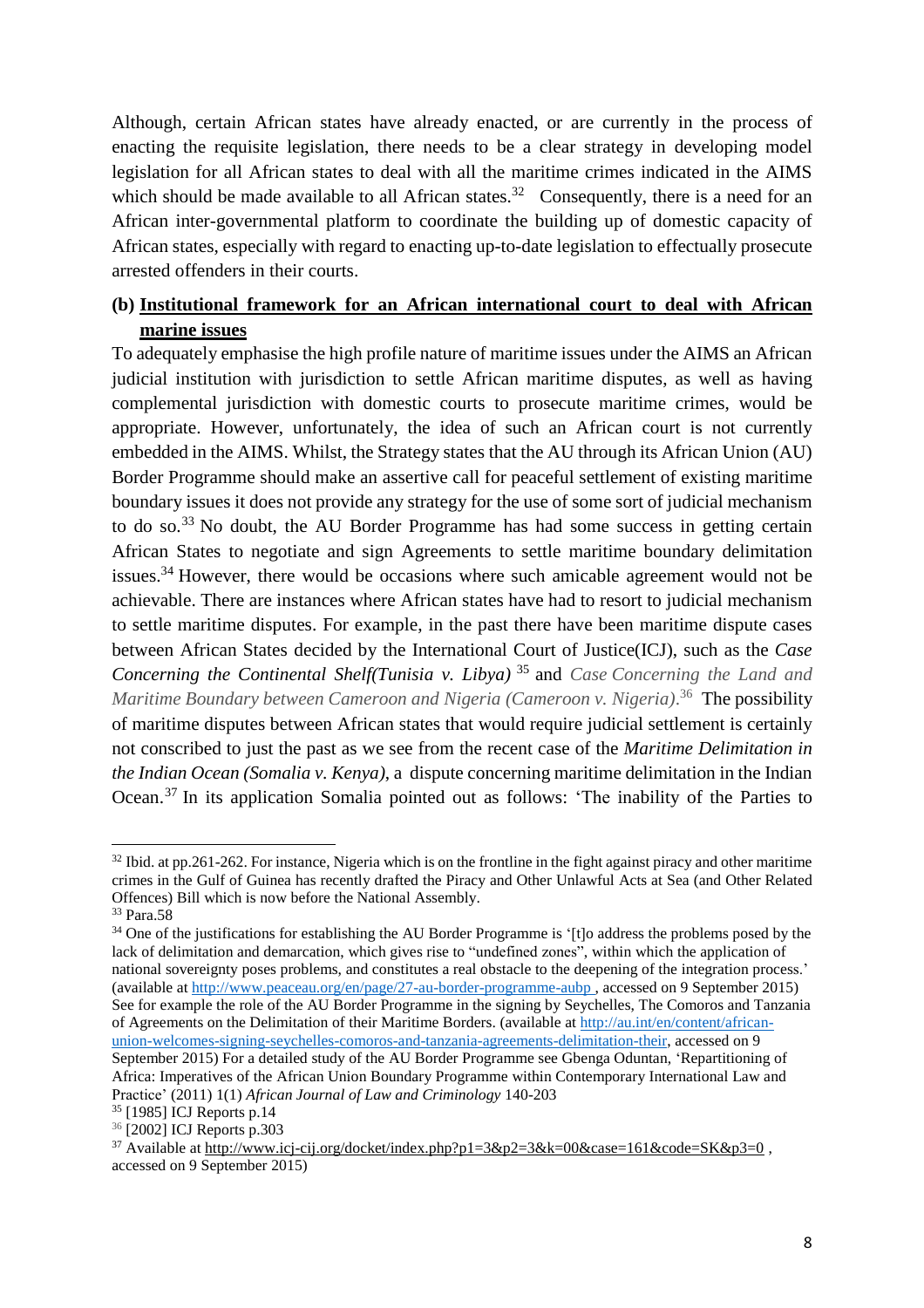narrow the differences between them, and the failure of the Kenyan delegation to attend the final meeting, have made manifest the need for judicial resolution of this dispute.<sup>'38</sup> Furthermore, there is the *Dispute Concerning Delimitation of the Maritime Boundary between the Republic of Ghana and the Republic of Cote d'Ivoire (Ghana v. Cote d'Ivoire)* submitted to a Special Chamber of the International Tribunal for the Law of the Sea (ITLOS).<sup>39</sup> While these cases attest to the fact that there are already possible international judicial mechanisms, such as the ICJ and ITLOS, to deal with such disputes, it is imperative, in this writer's view, with regard to maritime disputes between African States, that there should be provision for some type of African court that African states may choose to submit such disputes, if they so wish. After all, the 1982 United Nations Convention on the Law of the Sea (LOSC) does encourage a wide variety of choice for state parties in settling their maritime disputes.<sup>40</sup> Section 280 of Part XV of the LOSC states: 'Nothing in this Part impairs the right of any states parties to agree at any time to settle a dispute between them concerning the interpretation or application of this Convention by any peaceful means of their own choice.'

While section 282 of the LOSC affirms the possibility of a regional means of settling disputes by stating:

'If the states parties which are parties to a dispute concerning the interpretation or application of this Convention have agreed, through a general, *regional* or bilateral agreement or otherwise, that such dispute shall, at the request of any party to the dispute, be submitted to a procedure that entails a binding decision, that procedure shall apply in lieu of the procedures provided for in this Part, unless the parties to the dispute otherwise agree.'(Italics included for emphasis)

This 'buffet' like approach of 'picking and choosing' whatever dispute settlement procedure a State Party to the LOSC may prefer to employ to settle disputes has been criticised. It is said to contribute to the proliferation of international tribunals and to raise the possibility of fragmentation of both substantive law and procedural law in the law of the sea.  $41$  However, there is actually no realistic evidence that a diversity of international courts/tribunals and arbitral bodies dealing with the Law of the Sea has actually led to any fragmentation. Judge Mensah, a former Judge of ITLOS, had argued that the view that a proliferation of tribunals would lead to a danger of fragmentation of jurisprudence or conflicting decisions was based

<sup>&</sup>lt;sup>38</sup> Para.32 of the Application Instituting Proceedings filed in the Registry of the ICJ on 28 August 2018, (available at <http://www.icj-cij.org/docket/files/161/18362.pdf>, accessed on 9 September 2015)

<sup>39</sup> See ITLOS Order 2015/1 of 12 January 2015, (available at

[https://www.itlos.org/fileadmin/itlos/documents/cases/case\\_no.23/C23\\_Ord\\_202015-1\\_12.01.15.pdf](https://www.itlos.org/fileadmin/itlos/documents/cases/case_no.23/C23_Ord_202015-1_12.01.15.pdf) , accessed on 9 September 2015)

<sup>40</sup> [1833 UNTS 3, (1982) 21 ILM 1245]

<sup>&</sup>lt;sup>41</sup> See Alan Boyle, 'Dispute Settlement and Law of the Sea Convention: Problems of Fragmentation and Jurisdiction', (1997) 46(1) ICLQ 37-54.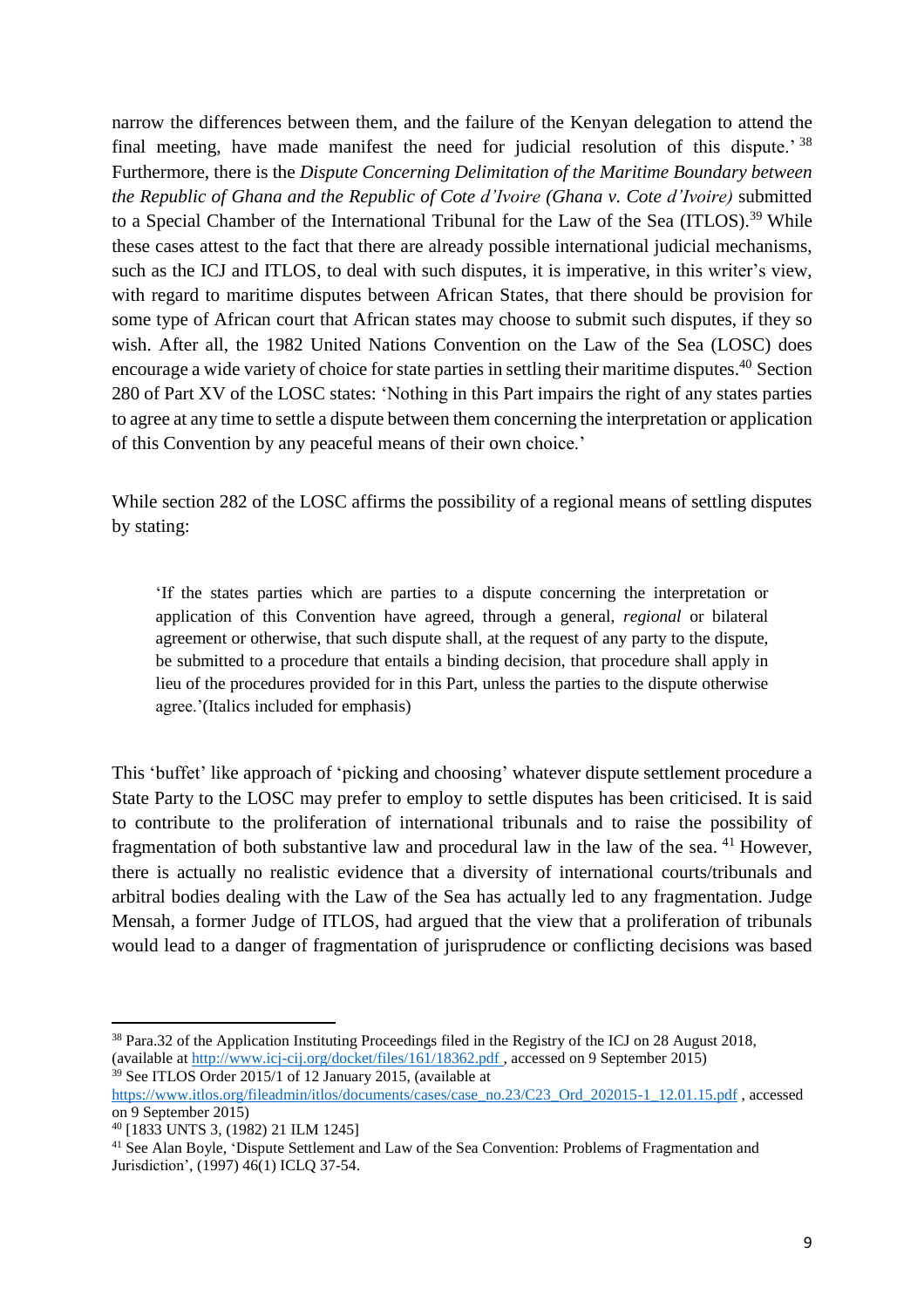on mere speculation without any real empirical evidence in support. <sup>42</sup> It may yet be argued that the 'buffet' type approach in the LOSC is indeed an advantage because such multiplicity of dispute settlement mechanisms provides the necessary flexibility that would essentially encourage states parties to have recourse to peaceful settlement of disputes, rather than the alternative of the use of force.<sup>43</sup> Providing states with a diversity of peaceful settlement of disputes options is very important because states' willingness to have recourse to international peaceful settlement mechanisms is largely founded on their trust of a particular procedure. Charney puts it this way:

'…I am not troubled by the multiplicity of dispute settlement systems established by the LOS Convention. I encourage all to embrace and nurture them so that they may fulfill their laudable objectives. We should celebrate the increased number of forums for third-party settlement found in the Convention and other international agreements because it means that international third-party settlement procedures, especially adjudication and arbitration, are becoming more acceptable. This development will promote the evolution of public international law and its broader acceptance by the public as a true system of  $law.<sup>44</sup>$ 

Therefore strategically, in order to encourage states to employ peaceful settlement options rather than self-help, it is best to provide a wide variety of choices, both at the global and regional levels, with states having the option to pick whatever option they are comfortable with. Moreover, having a number of Courts with identical jurisdiction would actually result in shared workload, as no single Court would be able to cope with the sheer number of cases if a number of states decide to use that Court to settle their disputes. Besides, the concern about fragmentation of the law is simply not convincing. As long as the different courts are manned by judges with expertise in the particular field of international law there would generally be consistency as the judges would mostly rely on established principles in the area of law, including those determined by other courts in the field. An example of this is with regard to the first boundary delimitation case before the International Tribunal for the Law of the Sea (ITLOS), the *Dispute Concerning the Maritime Boundary between Bangladesh and Myanmar in the Bay of Bengal (Bangladesh v. Myanmar)*, where the ITLOS relied heavily on decisions of other international courts, such as the International Court of Justice (ICJ). <sup>45</sup>

<sup>45</sup> Case No.16, Judgement of 14 March 2012, (available at

<sup>42</sup> Thomas Mensah, 'The Role of Peaceful Settlement in Contemporary Ocean Policy and Law' in Vidas D and Ostreng, W., (eds.), *Order for the Oceans at the Turn of the Century*, (1999), 81 at 92

<sup>&</sup>lt;sup>43</sup> See Art. 279 of LOSC which places a general obligation on States Parties to resolve their disputes through peaceful means. Also see Article 33(1) of the United Nations Charter. See also Thomas Mensah, 'The Dispute Settlement Regime of the 1982 United Nations Convention on the Law of the Sea', (1998)2 *Max Planck Yearbook of United Nations Law* 307 at 323.

<sup>44</sup> Jonathan Charney, 'Implications of Expanding International Dispute Settlement Systems: the 1982 Convention on the Law of the Sea',  $(1996)$  90(1) AJIL 69 at 73-74

[https://www.itlos.org/fileadmin/itlos/documents/cases/case\\_no\\_16/C16\\_Judgment\\_14\\_03\\_2012\\_rev.pdf.](https://www.itlos.org/fileadmin/itlos/documents/cases/case_no_16/C16_Judgment_14_03_2012_rev.pdf), accessed on 10 September 2015) See Robin Churchill, "The Bangladesh/Myanmar Case: Continuity and Novelty in the Law of Maritime Boundary Delimitation," (2012) 1(1) *Cambridge Journal of International and Comparative Law*, 137-152 for an analysis of the case.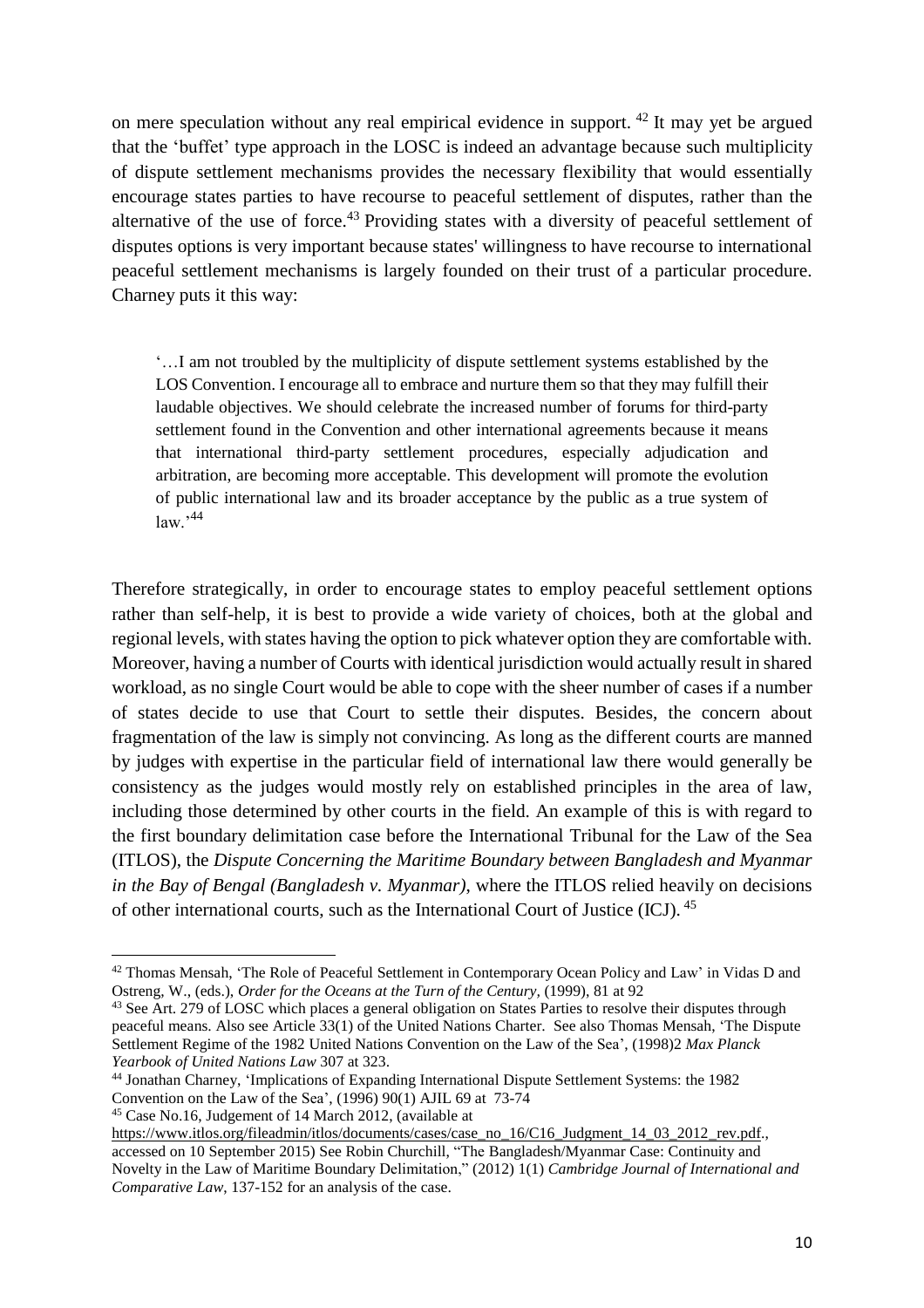If the AIMS is intended to provide an African flavor to engaging with maritime issues it is pertinent that African states should be given the opportunity to choose, if they so wish, to submit maritime disputes amongst themselves to an African court or tribunal that is conferred with jurisdiction to settle such maritime disputes and also able to deal with other key marine issues addressed by the AIMS. Presently, there is no provision in the AIMS for such a judicial body. Clearly, in the course of the negotiation and drafting of the AIMS no consideration was given to this very important issue. However, it is argued, rather than embarking on the obviously expensive venture of setting up another brand new court, a practical way to go about this is to link the AIMS strategy with the anticipated African Court of Justice and Human Rights. It is proposed that the Strategy incorporates the yet to be established African Court of Justice and Human Rights with the further need to amend the protocol establishing this court to provide for it to have specific jurisdiction to deal with maritime and law of the sea issues.

The African Court of Justice and Human Rights, which is intended to be a merger between two African Courts, namely the yet to be established African Court of Justice and the already functioning African Court of Human and Peoples' Rights, was initiated due to concerns by African Heads of State about the cost of running two separate African Union Courts.<sup>46</sup> A protocol on the merger has been adopted by the AU Assembly of Heads of States and Governments in July 2008, which was amended in November 2010 and May 2014 respectively.<sup>47</sup> The 2008 protocol established two chambers - the General Affairs and the Human Rights chambers.<sup>48</sup> While the 2010 Amendment added to the General Affairs and Human Rights sections, a new International Criminal Law section.<sup>49</sup> Additionally, the 2014 Amendment under a heading 'Assignment of matters to sections of the court' states:

'1.The General Affairs section shall be competent to hear all cases submitted under Article 28 of the Statute [such as the interpretation and application of the AU Constitutive Act and other AU treaties, as well as acts, decisions, regulations and directives of the organs of the

 $\overline{a}$ <sup>46</sup> See DECISION ON THE MERGER OF THE AFRICAN COURT ON HUMAN AND PEOPLES' RIGHTS AND THE COURT OF JUSTICE OF THE AFRICAN UNION – ASSEMBLY/AU/6(V), Decision no. Assembly/AU/Dec.83(V), Assembly of the African Union, Fifth Ordinary Session 4-5 July 2005 and Sonya Sceats, "Africa's New Human Rights Court: Whistling in the Wind?", Chatham House briefing paper, March 2009, (available at

[https://www.chathamhouse.org/sites/files/chathamhouse/public/Research/International%20Law/bp0309sceats.p](https://www.chathamhouse.org/sites/files/chathamhouse/public/Research/International%20Law/bp0309sceats.pdf) [df ,](https://www.chathamhouse.org/sites/files/chathamhouse/public/Research/International%20Law/bp0309sceats.pdf) accessed on 10 September 2015)

 $\frac{47}{47}$  See Protocol on the Statute of the African Court of Justice and Human Rights, July 2008; Draft Protocol on Amendments to the Protocol on the Statute of the African Court of Justice and Human Rights, Legal/ACJHR-PAP/4(II) Rev.2 of November 2010 and Draft Protocol on Amendments to the Protocol on the Statute of the African Court of Justice and Human Rights, STC/Legal/Min/7(I) Rev. 1 of May, 2014, (available at [http://www.africancourtcoalition.org/index.php?option=com\\_content&view=category&layout=blog&id=18&Ite](http://www.africancourtcoalition.org/index.php?option=com_content&view=category&layout=blog&id=18&Itemid=27&lang=en) [mid=27&lang=en](http://www.africancourtcoalition.org/index.php?option=com_content&view=category&layout=blog&id=18&Itemid=27&lang=en) and https://www.iccnow.org/documents/African\_Court\_Protocol\_-\_July\_2014.pdf, accessed on 10 September 2015)

<sup>48</sup> See Art.19 of the Annex Statute of the African Court of Justice and Human Rights.

<sup>&</sup>lt;sup>49</sup> See Art.10 of the Annex of the Statute of the African Court of Justice and Human & Peoples' Rights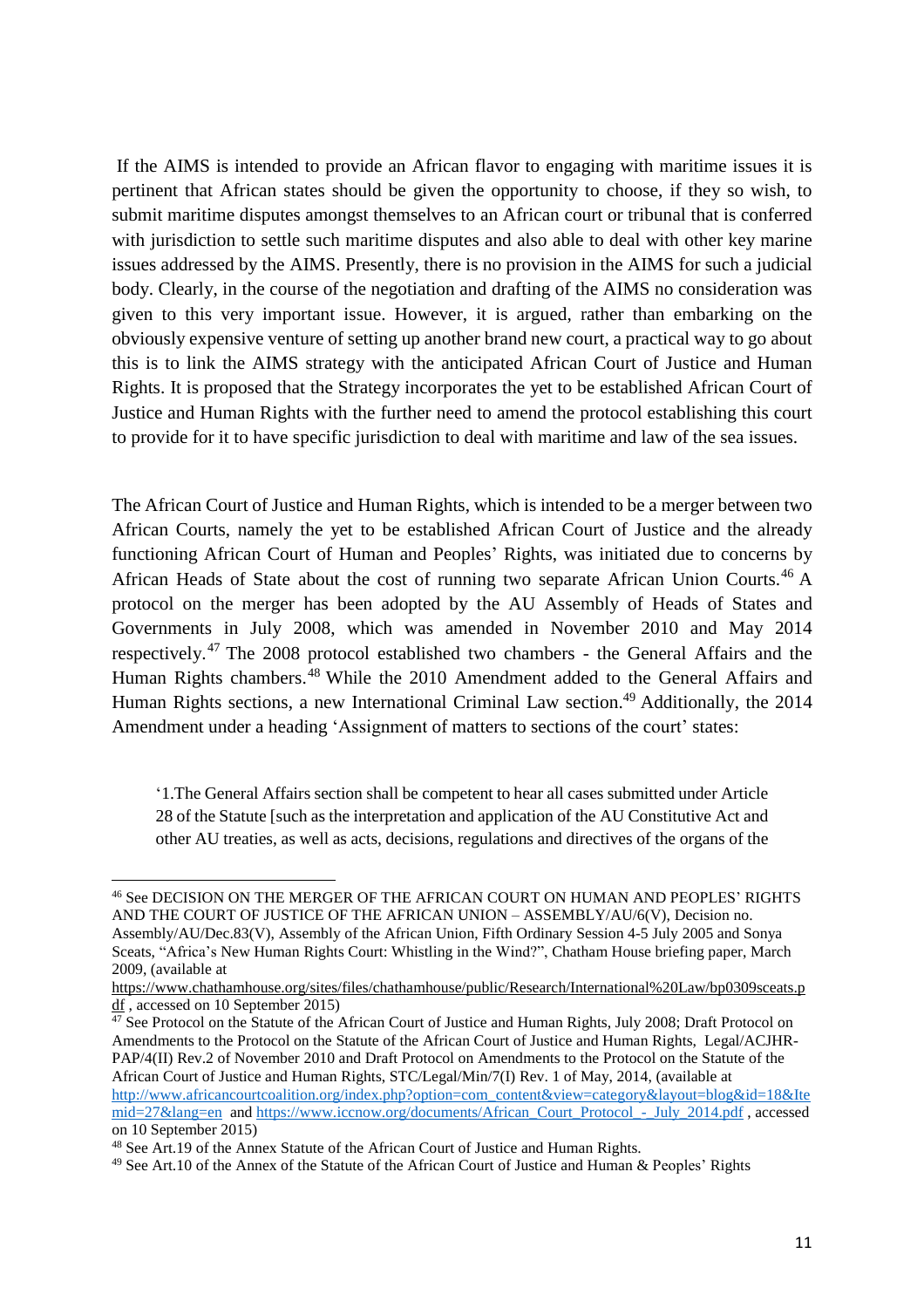AU, any question of international law etc.] except those assigned to the Human and Peoples Rights section and the International Criminal Law section as specified in this Article;

2. The Human and Peoples Rights section shall be competent to hear all cases relating to human and people's rights.

3. The International Criminal Law section shall be competent to hear all cases relating to the crimes specified in this Statute.' <sup>50</sup>

It would seem, that the General Affairs section as it is framed, has a wide enough jurisdiction to have the competence to adjudicate on law of the sea cases, since it may consider cases on any question of international law, which would obviously include international law of the sea, a branch of international law.<sup>51</sup> Notwithstanding, it would be preferable to have a separate section on the international law of the sea to drive home the significance of the so-called 'blue economy' to Africa. Due to the rather technical and specialised nature of this branch of international law this separate section should be constituted by judges who are acknowledged international law of sea experts. This could actually be done without a formal amendment of the protocol as the 2014 Amendment allows for the creation of additional chambers (or sections) apart from the three ones that are specifically mentioned.<sup>52</sup> Furthermore, it is worth noting that the International Criminal Law section of the African Court of Justice and Human Rights, amongst its competence, has criminal jurisdiction over some of the criminal and illegal activities mentioned in the AIMS such as piracy, terrorism, and trafficking in persons, drugs and hazardous wastes and the illicit exploitation of natural resources. It is recommended that the competence of this section be further amended to take account of other maritime crimes listed in the AIMS that are not currently included in the protocol.<sup>53</sup>

Currently, there are only 5 ratifications - Benin, Burkina Faso, Congo, Libya and Mali – of the Protocol on the Statute of the African Court of Justice and Human Rights,<sup>54</sup> and it would only enter into force thirty (30) days after the deposit of the instruments of ratification by fifteen (15) Member States.<sup>55</sup> There is therefore a need to encourage other AU Member States to hasten progress on the ratification of the protocol.

The Strategy needs to be more explicit on a regional judicial arrangement for dealing with African marine issues. The proposal in this section of the article argues for an African peaceful settlement judicial mechanism to settle strictly African maritime disputes, as well as other marine issues arising from the AIMS. Further, it is expected that this African international

<sup>54</sup> Available at [http://au.int/en/treaties ,](http://au.int/en/treaties) accessed on 10 September 2015

<sup>50</sup> See Art.7 of the Annex of the Statute of the African Court of Justice and Human & Peoples' Rights

<sup>51</sup> Art.28 of the Annex

<sup>52</sup> See Art.9 of the Annex of the Statute

<sup>53</sup> See for instance, armed robbery, money laundering and illegal arms trafficking. See para. 63 of AIM Strategy.

<sup>55</sup> Art.9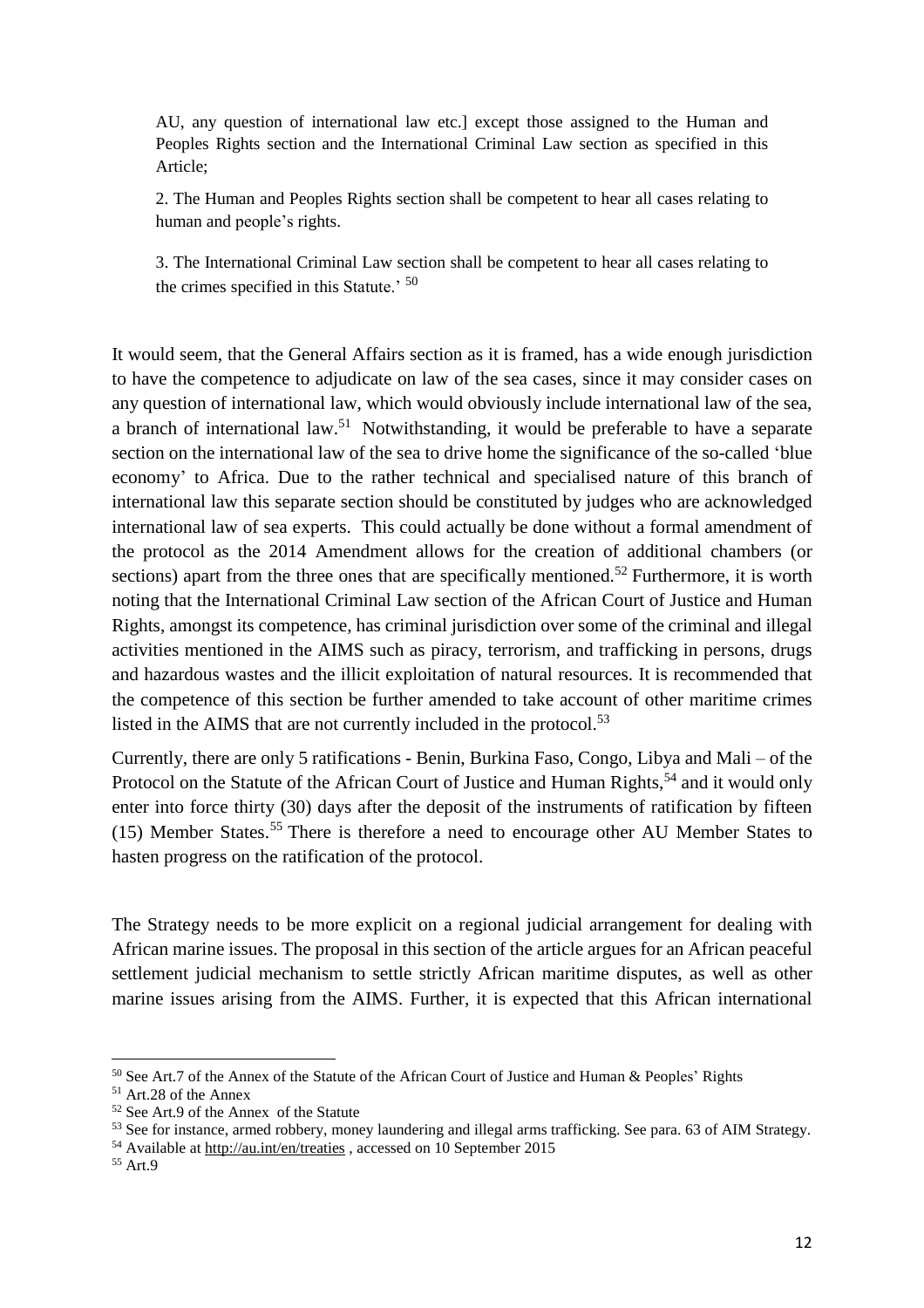judicial structure would complement the domestic courts in prosecuting maritime crimes committed with the AMD.

#### **(c) Institutional framework for the outer limit of the continental shelf**

The outer limit of the continental shelf (or the extended CS) is mentioned in passing in the AIMS.<sup>56</sup> It however provides no strategy as to how to secure and harness this part of the sea for African coastal states and also how to help the States to fulfil their obligations under the LOSC. Under the LOSC broad shelf coastal states may claim for an extended CS by making submissions to a body set up for this purpose, the United Nations Commission on the Limits of the Continental Shelf (CLSC). <sup>57</sup> Although, it is not clear the exact number of states in Africa that actually have extended CS, a number of African coastal states have already made submissions, as well as preliminary information indicative of the outer limits of the continental shelf beyond 200 nautical miles to the CLCS.<sup>58</sup> This part of the CS, which contains tremendous natural resources that could generate wealth for African states blessed with such extended CS and potentially provide necessary funds to promote development in such states, has been described rather dramatically as creating the 'potential to gain new territory… without going to war.<sup>59</sup> In 2008, the African Union Assembly at its tenth ordinary session, engaged with the issue of the extended CS of African coastal states and adopted a decision that was stated to be made with the consciousness of: 'the major geopolitical and strategic stakes linked to the African continental shelf and of its abundant mineral and biological resources, which constitute an important source of foreign currency earnings for the economic development of the continent.'<sup>60</sup> The task therefore before African coastal states with extended CS is to first secure their extended CS in line with LOSC. Presently, a number of African broad shelf states who were due to make their submissions by May 2009 cutoff date were unable to do so due to the complexities and technicalities involved in the preparation of submissions, as well as the cost implications.<sup>61</sup> The States Parties to the United Nations Convention on the Law of the Sea

-

<sup>58</sup> (available at [http://www.un.org/depts/los/clcs\\_new/commission\\_submissions.htm a](http://www.un.org/depts/los/clcs_new/commission_submissions.htm)nd

<sup>56</sup> See Para.59 of AIM Strategy which states: 'Member States shall be encouraged to claim their respective maritime limits, including their extended continental shelf where applicable' and urges member States to accept and fulfil all responsibilities and obligations that arise from the establishment of maritime zones as required by the LOSC and the IMO SOLAS Conventions.

<sup>57</sup> Art.76(4)-(9) of LOSC

[http://www.un.org/depts/los/clcs\\_new/commission\\_preliminary.htm](http://www.un.org/depts/los/clcs_new/commission_preliminary.htm) respectively, access on 10 September 2015). See also

E. Egede, '[The outer limits of the continental shelf: African states and the 1982 Law of the Sea Convention](http://orca.cf.ac.uk/14417)', (2004)35(2) ODIL, 157-178.

<sup>&</sup>lt;sup>59</sup> A statement attributed to Ian McLachlan, the project leader of South Africa's extended CS claim. See Irma Venter, 'Australia will be first to excel at mining the Ocean floor – Canadian Prof', Mining

Weekly Online, 14 March 2008, cited in Edwin Egede, 'Africa and Extended Continental Shelf under the Law of the Sea Convention(LOSC) 1982', (2012) *Journal Jurisprudence* 173 at 179-180.

<sup>60</sup> Decision on Extension of the African Continental Shelf and Climate Change, Doc.EX.CL/391

<sup>(</sup>XII), Decisions and Declarations of the 10th Ordinary Session of the Assembly of the AU, 31 January-2 February 2008, available at

[http://www.au.int/en/sites/default/files/ASSEMBLY\\_EN\\_31\\_JANUARY\\_2\\_FEBRUARY\\_2008\\_AUC\\_TENT](http://www.au.int/en/sites/default/files/ASSEMBLY_EN_31_JANUARY_2_FEBRUARY_2008_AUC_TENTH_ORDINARY_SESSION_DECISIONS_AND_DECLARATIONS.pdf)

[H\\_ORDINARY\\_SESSION\\_DECISIONS\\_AND\\_DECLARATIONS.pdf](http://www.au.int/en/sites/default/files/ASSEMBLY_EN_31_JANUARY_2_FEBRUARY_2008_AUC_TENTH_ORDINARY_SESSION_DECISIONS_AND_DECLARATIONS.pdf) , accessed on 10 September 2015) <sup>61</sup> See Egede, op.cit. note 58 and note 59 at 181-192. See also Chris Carleton, 'Article 76 of the UN Convention on the Law of the Sea – Implementation Problems from the Technical Perspective', (2006) 21(3) IJMCL 287 at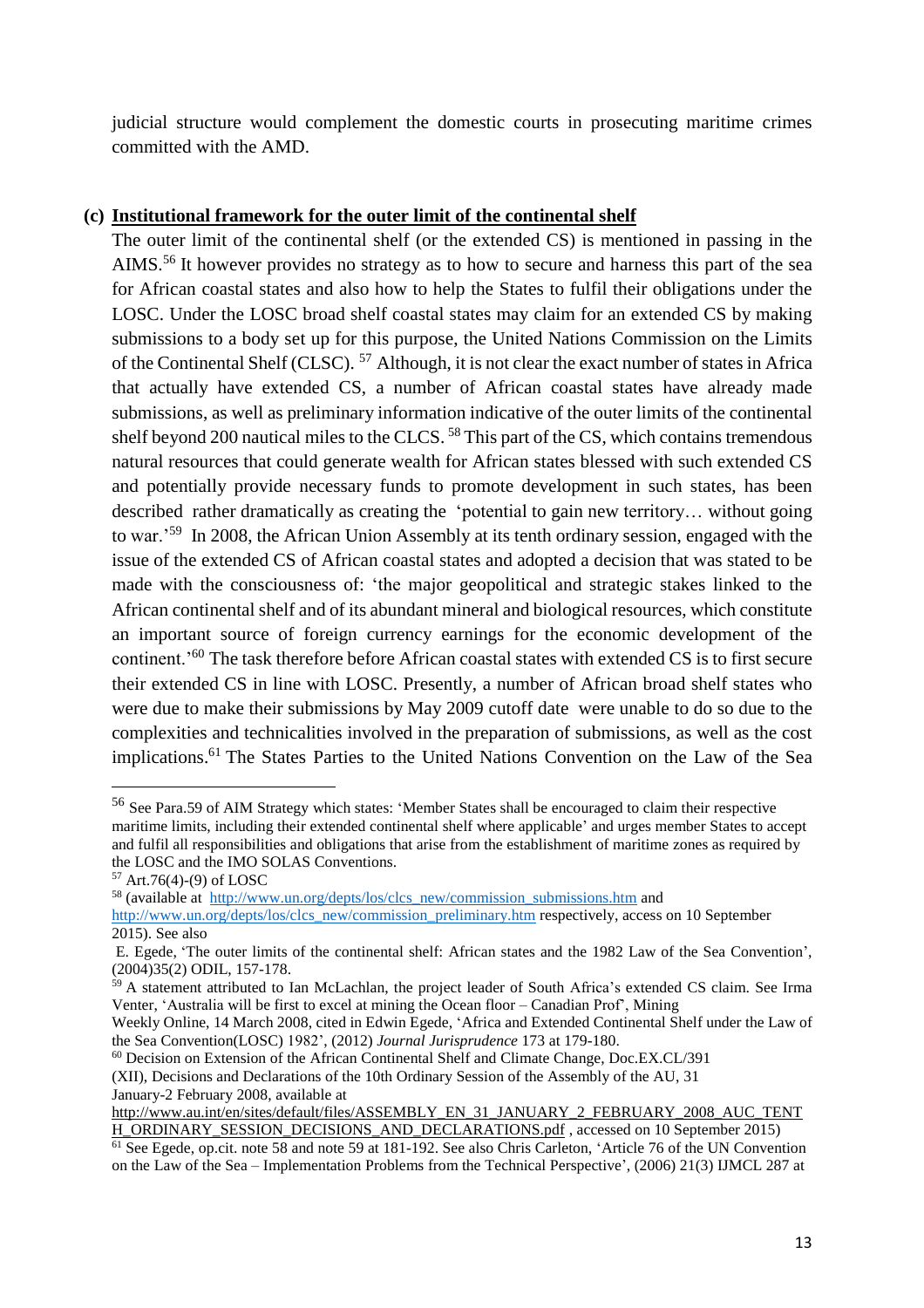(SPLOS), in response to the concerns of certain developing states, including some in Africa, that they would be unable to meet the May 2009 deadline, decided that a coastal state could meet this cutoff date by merely submitting to the United Nations Secretary-General before the deadline a preliminary information indicative of the extended continental shelf, along with a description of the status of preparation and the intended date of making the actual submission. This decision is, however, clear that pending the receipt of the actual submission the CLCS would not consider such preliminary information.<sup>62</sup> A number of African coastal states fall within the category of states that have merely submitted their preliminary information, which as mentioned above does not amount to an actual submission to the CLCS, but may allow them to progress to such actual submission. It must be noted that under the LOSC only limits of the extended CS established on the basis of the recommendations of the CLCS would be regarded as 'final and binding.'<sup>63</sup> It is therefore necessary to have some type of institutional framework that would co-ordinate the efforts to ensure that all African broad-shelf states are able to secure their extended CS by making the appropriate submissions to the CLCS. Although, the LOSC currently allows the CLCS to provide scientific and technical advice on such submissions, there is a need for a body under the auspices of the AU to provide a forum to advise and assist African broad shelf states in a manner that meets the peculiar needs of Africa.<sup>64</sup> This institutional role may be carried out under the auspices of the African Union (AU) Border Project which has as one of its aims the need: 'to address the problems posed by the lack of delimitation and demarcation, which gives rise to "undefined zones"…' and has as one of its crucial strategic objectives the aspiration of '[f]acilitating and supporting the delimitation and demarcation of African boundaries where such exercise has not yet taken place,' and has had some, though rather limited experience, in this area.<sup>65</sup> As an African wide institution it could provide coordinated assistance to such states that need to secure their extended CS by making submissions to the CLCS. Its' role would be advisory and consultative since issues with regard to the CS are a matter within coastal states' competence.<sup>66</sup> It would also serve as a platform to bring together all the African members of the CLCS, as well as African experts in relevant disciplines such as geology, geophysics, hydrology or international law of sea, who have

<sup>288, 306.</sup> Further, for e.g. Mauritius and Seychelles, had explicitly stated in their submission to the CLCS that they faced significant challenges "posed by geographical isolation, technical capacity and financial resources" (See Para.1.11 of Executive Summary) and also Ghana pointed out that their submission was prepared

<sup>&</sup>quot;notwithstanding significant challenges posed by technical capacity and financial resources."(See Para. 1.6 of the Executive Summary), (available at

[http://www.un.org/Depts/los/clcs\\_new/submissions\\_files/submission\\_musc.htm ,](http://www.un.org/Depts/los/clcs_new/submissions_files/submission_musc.htm) accessed on 10 September 2015)

<sup>62</sup> Para 1(a) and (b) of SPLOS/183 of 24 June 2008

<sup>63</sup> See Art.76(8) of LOSC

<sup>&</sup>lt;sup>64</sup> See Annex 3(1)(b) of Annex II of LOSC. It is interesting to note that so far the CLCS Subcommittee dealing with this is yet to receive any request from a Coastal State for Scientific and Technical Advice. See Para.59, CLCS/88 of 20 April 2015, available a[t http://daccess-dds-](http://daccess-dds-ny.un.org/doc/UNDOC/GEN/N15/112/55/PDF/N1511255.pdf?OpenElement)

ny.un.org/doc/UNDOC/GEN/N15/112/55/PDF/N1511255.pdf?OpenElement, accessed on 13 January 2016 <sup>65</sup> Available at http://www.aubis.peaceau.org/fr/about-us, accessed on 10 September 2015. See Para. 7 of the Pan-African Conference on Maritime Boundaries and the Continental Shelf for the Implementation of the African Union Border Programme Conclusions, Accra, Ghana, 9-10 November 2009, (available at [http://www.peaceau.org/uploads/conclusions-accra-eng-.pdf,](http://www.peaceau.org/uploads/conclusions-accra-eng-.pdf) accessed on 9 September 2015) and Gbenga Oduntan, *International Law and Boundary Disputes in Africa*, (2015) 112-113

<sup>66</sup> See Art.78 of LOSC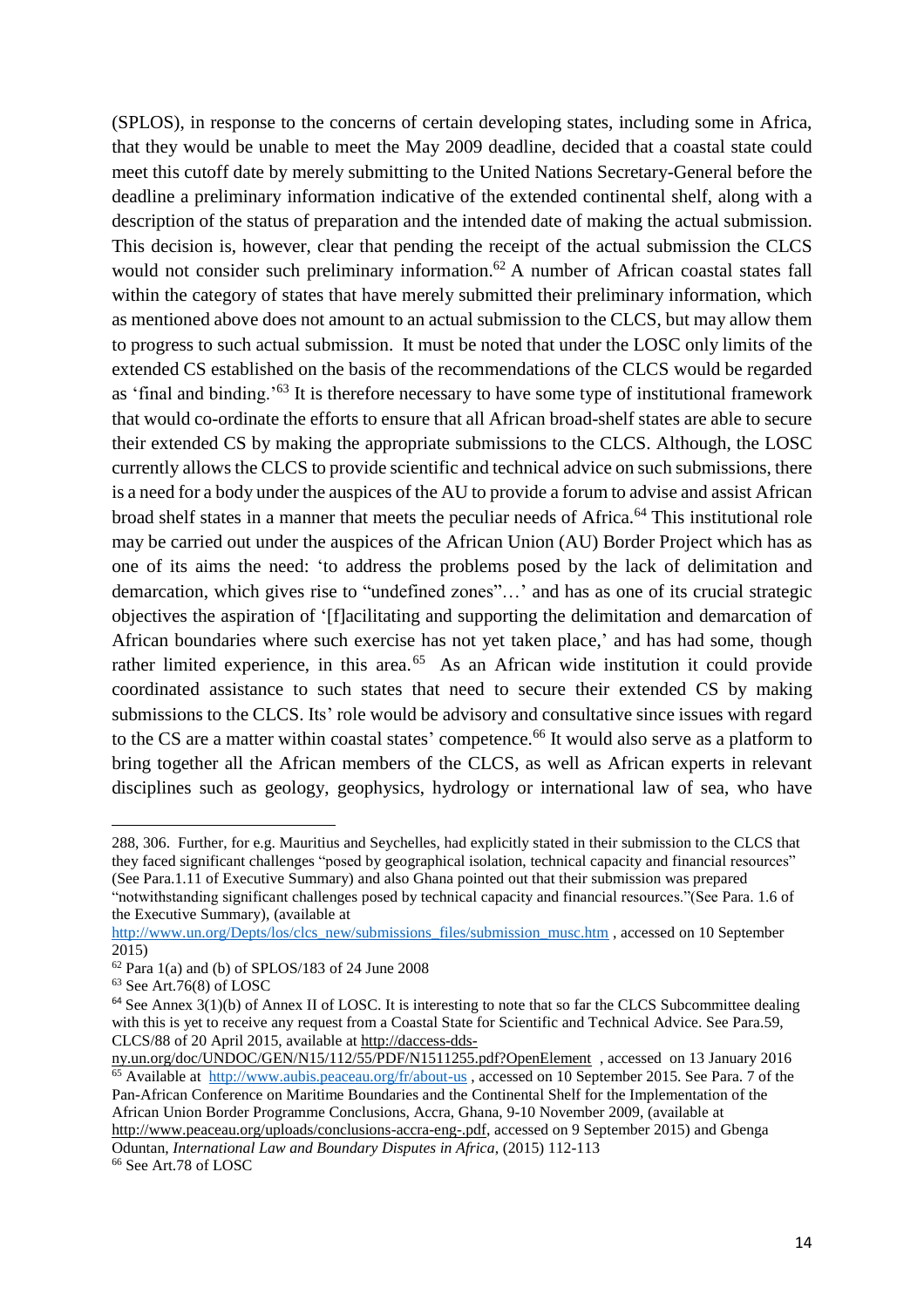expertise in this area, to provide expert advice to African coastal states who need assistance with respect to their submissions to the CLCS.<sup>67</sup> Although, there are adequate information in the public domain on bodies in the international sphere that could provide such expert technical advice and information on possible sources of finance with regard to submissions to the CLCS, the AUBP could act as a one-stop shop to point African coastal states who need such information in the right direction.<sup>68</sup>

Clearly, securing the extended CS is merely part, albeit a crucial part, of the process, as there would also be a need for such coastal states to actually exploit this part of the sea and to comply with their obligations under LOSC, especially with regard to Article 82. Under Article 82 the coastal states are to make annual payments or contributions in kind to the International Seabed Authority (ISA) in respect of exploitation of non-living resources in this part of the CS for distribution amongst states parties to the convention.<sup>69</sup> This obligation begins in the sixth year of production at 1% of the value of volume of all production in the site (except the resources used in connection with exploitation). It would increase by one per cent every year until the twelfth year where it hits the ceiling of 7% and it thereafter remains at 7%.<sup>70</sup> The only states that are exempt from making this payment or contribution in kind are developing states that are net importers of a mineral resource produced from its continental shelf.<sup>71</sup> The AU Border Programme could also be given the remit, working closely with the AU's office of the legal counsel, to assist African states in putting in place the appropriate legislative framework to comply with their Article 82 obligation and any other obligation with regard to the extended CS, through for example, designing model legislation and model agreements between a state and potential multinational corporations  $(MNCs).<sup>72</sup>$ 

In essence, there is need to have a more detailed and coherent institutional framework provisions in the AIMS to coordinate and provide a more Continent wide strategic approach in assisting broad shelf African coastal states to secure and harness the extended CS, as well as to comply with obligations imposed by LOSC as regards this resource rich part of the sea.

 $\overline{a}$ <sup>67</sup> There are five African members of the CLCS, currently, E. Kaingui (Cameroon), I.O. Oduro (Ghana), S. Njuguna(Kenya), E.S. Mahanjane (Mozambique) and L.F. Awosika (Nigeria), (available at

[http://www.un.org/depts/los/clcs\\_new/commission\\_members.htm#Members](http://www.un.org/depts/los/clcs_new/commission_members.htm#Members) , accessed on 10 September 2015) <sup>68</sup> On information available in public domain on this, see for instance, the advice and assistance section of the CLCS website, ( available at [http://www.un.org/depts/los/clcs\\_new/clcs\\_home.htm](http://www.un.org/depts/los/clcs_new/clcs_home.htm) , accessed on 10 September 2015) and Egede, op.cit note 59 at 184-192.

 $\frac{69}{69}$  Art.82(1) and (4)

<sup>70</sup> Art.82 (2)

<sup>71</sup> Art.82(3)

<sup>72</sup> See International Seabed Authority(ISA), *Implementation of Article 82 of the United Nations Convention on the Law of the Sea,* ISA Technical Study No.12, (2013), (available at

<https://www.isa.org.jm/sites/default/files/files/documents/ts12-web.pdf> , accessed on 10 September 2015)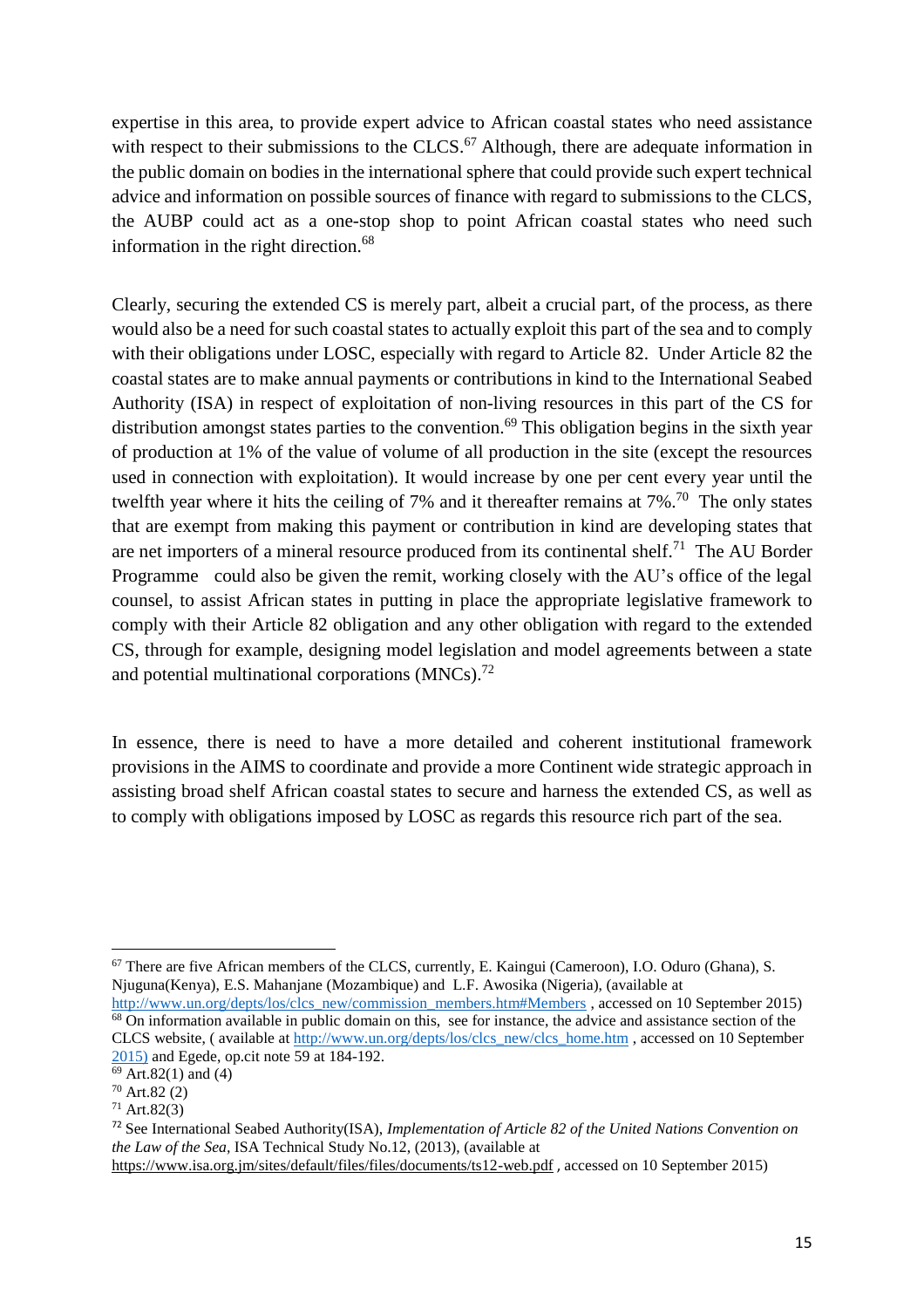#### **(d) An institutional framework for deep seabed mining activities.**

Interestingly, the AIMS does not in any way engage with the issue of the deep seabed beyond national jurisdiction (the Area), which is the common heritage of mankind (CHM), even though African states played a prominent in pushing for this relatively new regime.<sup>73</sup> In this section, it is argued that that the omission of the AIMS to engage with this part of the sea is a major flaw which needs to be remedied, especially since it is intended to be a long-lasting strategy. Furthermore, it is argued that there is a need for a strategy for an appropriate institutional framework to enable Africa engage with this important part of the sea. The AIMS' failure to engage with the Area could probably be due to a rather narrow perception of what constitutes the African Maritime Domain (AMD). The Strategy, in its main body, appears to give the impression that it is more concerned with activities with regard to the maritime zones within national jurisdiction of African coastal States (i.e. the internal waters, territorial seas, exclusive economic zones and continental shelves etc.). However, a close scrutiny of the definition of the AMD as provided in Annex B of the Strategy would reveal that the AMD is not necessarily limited to only the maritime zones within national jurisdiction. It maintains that the AMD:

… refers to all areas and resources of, on, under, relating to, adjacent to, or bordering on an African sea, ocean, or African lakes, intra-coastal and inland navigable waterways, including all African maritime-related activities, infrastructure, cargo, vessels and other means of conveyance. It also includes the air above the African seas, oceans, lakes, intracoastal and inland navigable waterways and to the oceans' electromagnetic spectrum as well.

Although, this definition of the AMD is rather convoluted, it would appear to suggest that for the purposes of the Strategy, the AMD could extend to 'areas and resources' that are adjacent to the so-called African seas, which, arguably, could be said to include parts of the deep seabed Area contiguous to maritime zones of African states. Besides, it is argued that even if it is accepted that the AMD under the Strategy is limited to maritime zones within national jurisdiction such an approach is a rather restricted and narrow one. For instance, the European Union (EU) blue growth Strategy, an integral part of the EU Integrated maritime policy, is broadly framed to also include deep seabed mining in the Area.<sup>74</sup> Thus, it is argued that the AIMS should similarly adopt a more broad-based approach, which would include a position with regard to the deep seabed Area. This is all the more so as the preamble of the LOSC rightly identifies 'that the problems of ocean space are closely interrelated and need to be considered as a whole.'<sup>75</sup> For instance, in the case of the deep seabed Area, there is a strong linkage between the continental shelf (CS) and the Area, the latter being the CHM. Hence, the outer limit of the CS of coastal States is what is used to delineate the Area as the latter is defined as:

<sup>73</sup> Edwin Egede*, Africa and the Deep Seabed Regime: Politics and International Law of the Common Heritage of Mankind*, (2011), ch 1.

<sup>&</sup>lt;sup>74</sup> Available at [http://ec.europa.eu/maritimeaffairs/policy/blue\\_growth/index\\_en.htm](http://ec.europa.eu/maritimeaffairs/policy/blue_growth/index_en.htm) , accessed on 10 September 2015.

<sup>75</sup> Preamble 3.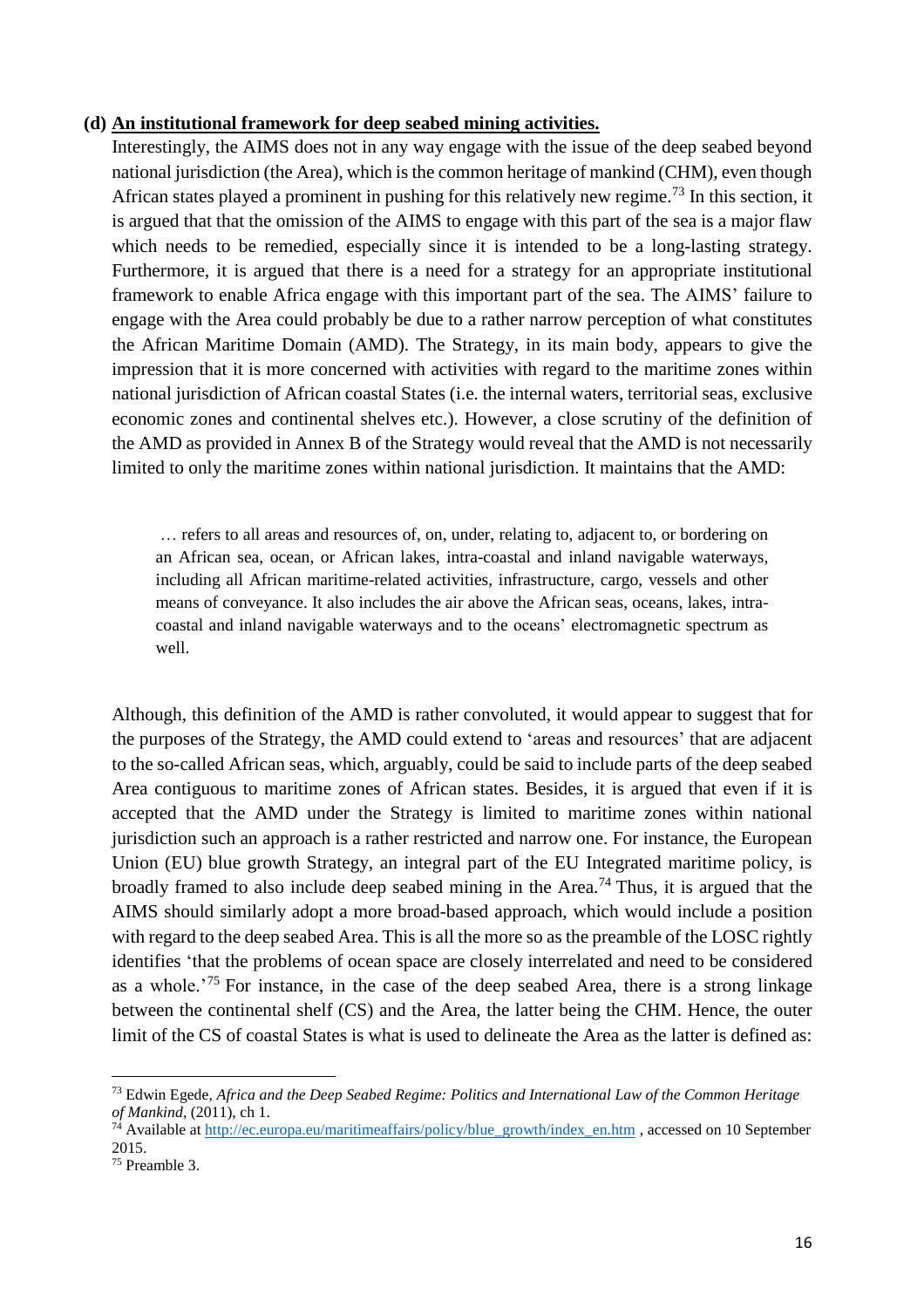"...the seabed and ocean floor and subsoil thereof, beyond the limits of national jurisdiction."<sup>76</sup> In addition, there is the possibility that resources may actually straddle between the Area and national jurisdictions of nearby states, including certain African coastal states.<sup>77</sup> Furthermore, any mining activities in the Area close to the African continent would certainly have some environmental impact on the maritime zones of adjacent African states and may potentially impact economic activities within the maritime zones of African states, such as fisheries activities etc. Bearing this in mind, it is important to note that Article194 of LOSC imposes a general obligation on states to protect the marine environment both within and outside national jurisdiction. Moreover, it is in the vital strategic interest of African states to participate in deep seabed mining activities, which potentially, with the increasing development of marine technology, may end up being an alternative source for key mineral resources such as copper, cobalt, gold, silver, manganese, lithium and manganese, and thereby compete with similar resources produced by certain African states either within their terrestrial or maritime territories. For instance, African states, such as Zambia, Botswana, Morocco, South Africa, Namibia, Democratic Republic of Congo and Zimbabwe are land-based producers of copper and cobalt. While Africa states, such as South Africa, are major producers of gold. In addition, there is the potential, though rather slim, of locating petroleum resources in the Area, which could compete with such resources located in African states. <sup>78</sup> Furthermore, there is the possibility of locating methane (gas) hydrates, which are ice-like crystalline compounds consisting of gas (usually methane) and water molecules located both on continental margins and in the Area.<sup>79</sup> It is believed that methane hydrates would provide one of the most important energy sources in the future.<sup>80</sup> Thus, significant African oil and gas producers, such as Angola, Gabon and Nigeria, should have an interest in this possibility of locating oil and gas, as well as methane hydrates, as the latter could be an alternative source of energy. <sup>81</sup> The EU, for instance, has evinced an appreciation of the strategic importance of this evolving industry. For

 $76$  Art.1(1) of LOSC

<sup>77</sup> See Art.142 of LOSC

<sup>78</sup> V.I Vysotsky and A.I. Gloumov, 'Petroleum Potential and Development Prospects in Deep –Sea Areas of the World', in International Seabed Authority (ed.), *Minerals other than Polymetallic Nodules in the Seabed: Proceedings of the International Seabed Authority Workshop held on 26-30 June 2000 in Kingston, Jamaica*, (2004) 484-516, (available at <https://www.isa.org.jm/sites/default/files/files/documents/2000-othermins.pdf>, accessed on 10 September 2015)

<sup>79</sup> See International Seabed Authority (ISA) Press Release SB/6/21 of 5 July 2000 where Indonesia, commenting on the ISA Secretary-General's report, suggested that the ISA gives more attention to methane hydrates. 80 See Erhlich, Desa, 'Submarine Methane Hydrates – Potential Fuel Resources of the 21<sup>st</sup> Century', in International Seabed Authority (ed.), op.cit. note 78 at 517-558. Currently, certain States like the USA, are carrying out ongoing research to identify, explore, assess and develop methane hydrates as an alternative source of energy, (available at <http://energy.gov/fe/science-innovation/oil-gas-research/methane-hydrate>, accessed on 10 September 2015)

<sup>81</sup> See Egede*,* op.cit. note 73 at ch 7 and 'African States and Participation in Deep Seabed Mining: Problems and Prospects', (2009) 24(4) IJMCL 683-712, where the author argues for participation of Africa in seabed mining activities and suggests certain ways to go about this. See also EU Blue growth Strategy, (available at [http://ec.europa.eu/maritimeaffairs/policy/seabed\\_mining/index\\_en.htm ,](http://ec.europa.eu/maritimeaffairs/policy/seabed_mining/index_en.htm) accessed on 10 September 2015) and the Ecorys Study to investigate the State of Knowledge of deep-sea mining, Final Report under FWC MARE/2012/06 - SC E1/2013/04 (Commissioned by the European Commission – DG Maritime Affairs and Fisheries) of 28 August 2014, (available at

[https://webgate.ec.europa.eu/maritimeforum/sites/maritimeforum/files/FGP96656\\_DSM\\_Final\\_report.pdf](https://webgate.ec.europa.eu/maritimeforum/sites/maritimeforum/files/FGP96656_DSM_Final_report.pdf) , accessed on 10 September 2015)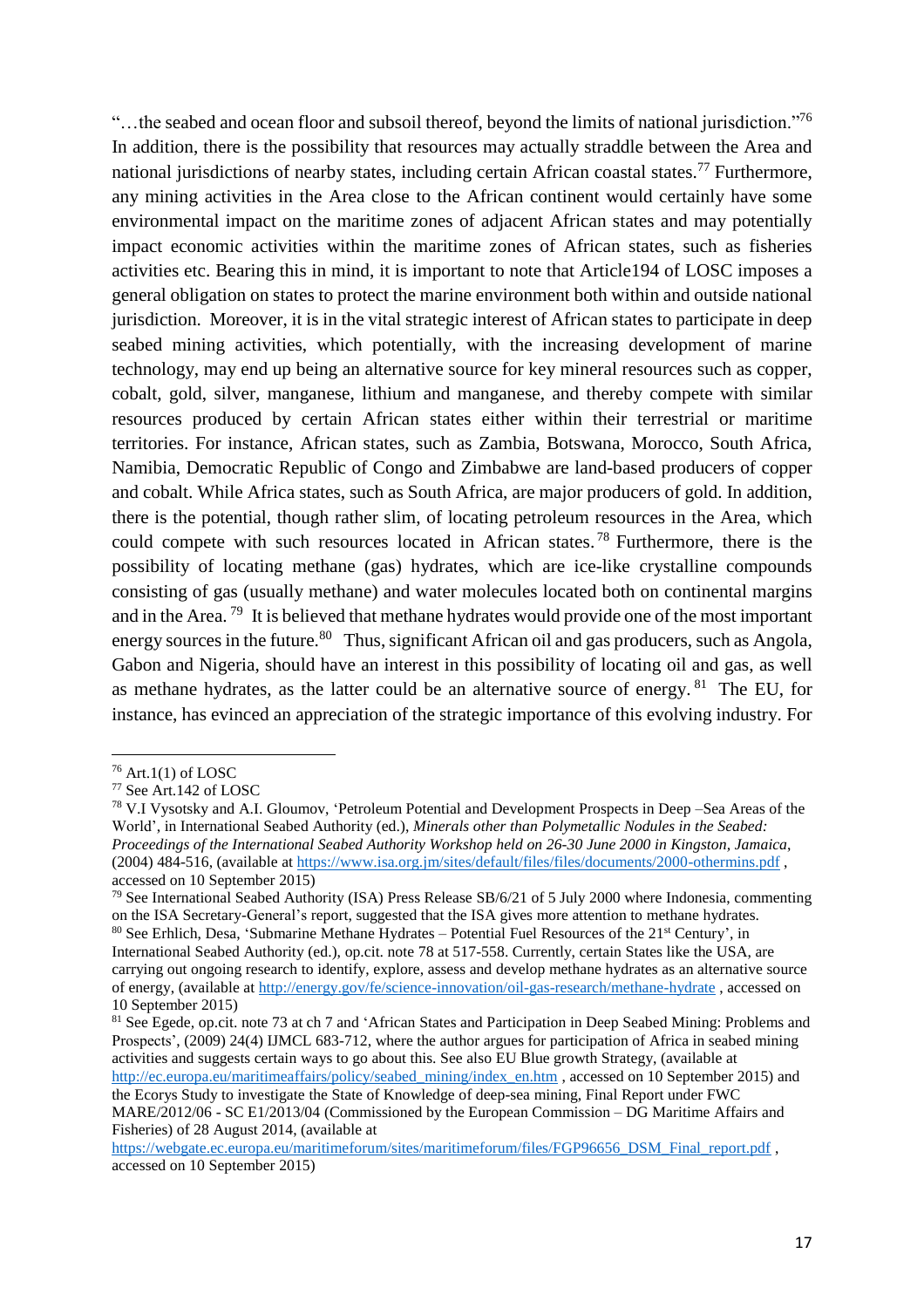instance, a recent study commissioned by the EU on deep seabed mining identified that: '[b]ringing in a new source for metal supply, particularly located in international waters, may alleviate the price competition and provide more security for Europe.'<sup>82</sup> This of course is at variance with the interest of African States producing similar minerals and thus indicates a need to have a clear strategy reflecting some kind of African position with regard to deep seabed mining activities.

Furthermore, the Secretariat of the Pacific Community in a report prepared in 2012, recognised that potentially there could be huge economic benefits which could accrue to African Caribbean and Pacific (ACP) states that sponsor deep seabed mining exploitation in the Area.<sup>83</sup> The report pointed out that potentially this could benefit such states in the following ways: by contributing to its government revenues through taxes and/or royalties, by creating jobs and training opportunities, as well as strengthening the domestic private sector, encouraging foreign investment, the funding of public service improvements, contributing to infrastructure development and supporting other economic sectors.<sup>84</sup> Further, the EU has identified probable benefits and opportunities for EU based companies that may engage in deep seabed mining exploitation. For instance, in a communication from the EU Commission to the European Parliament, as well as some other bodies of the EU, the Commission stated: 'If this expansion in extracting minerals from the [deep] seafloor does take place, European companies, with their long experience in specialized ships an underwater handling, are currently well positioned to provide high-quality products and services.'<sup>85</sup> It is thus astonishing that the AIMS with its central aim of improving the blue economy does not in any way engage with this maritime industry that conceivable may be a central part of mineral exploitation in the future.

In addition, despite the various ongoing activities in preparation for eventual commercial exploitation of Area, as well as the sensitization seminar on the work of the International Seabed Authority (ISA), and the secretary-general of the ISA's presentation to the Commission of the African Union,<sup>86</sup> it is rather remarkable that the drafters of the AIMS did not touch on this regime nor develop any strategy on this. Recently, the deputy to the secretary-general of

<sup>82</sup> Ecorys Study, Ibid at 24

<sup>83</sup> Secretariat of the Pacific Community, Pacific-ACP States Regional Legislative and Regulatory Framework for Deep Sea Minerals Exploration and Exploitation: Prepared under the SPC-EU EDF10 Deep Sea Minerals Project, (July 2012), 1<sup>st</sup> ed (available at

<http://www.smenet.org/docs/public/FinalDeepSeaMineralsProjectReport.pdf>, accessed on 10 September 2015) <sup>84</sup> Ibid, Para. 4.2 at 6

<sup>&</sup>lt;sup>85</sup> Communication from the Commission to the European Parliament, the Council, the European Economic and Social Committee and the Committee of the Regions: Blue Growth: Opportunities for Marine and Maritime Sustainable growth, COM(2012 494 final of 13 September 2012

<sup>86</sup> Sensitization seminar held in Abuja, Nigeria, from 24 to 26 March 2009 ISBA/15/A/4 of 6 May 2009 and The S-G of the ISA's presentation, titled: 'Under Seabed Wealth in Africa's maritime domain: The role and functions of the International Seabed Authority,' 19th of April 2012, (available at <http://www.isa.org.jm/files/documents/EN/15Sess/Ass/ISBA-15A-4.pdf>and

http:pages.au.int/sites/default/files/International%20Seabed%20Authority.ppt, respectively and accessed on 10 September 2015)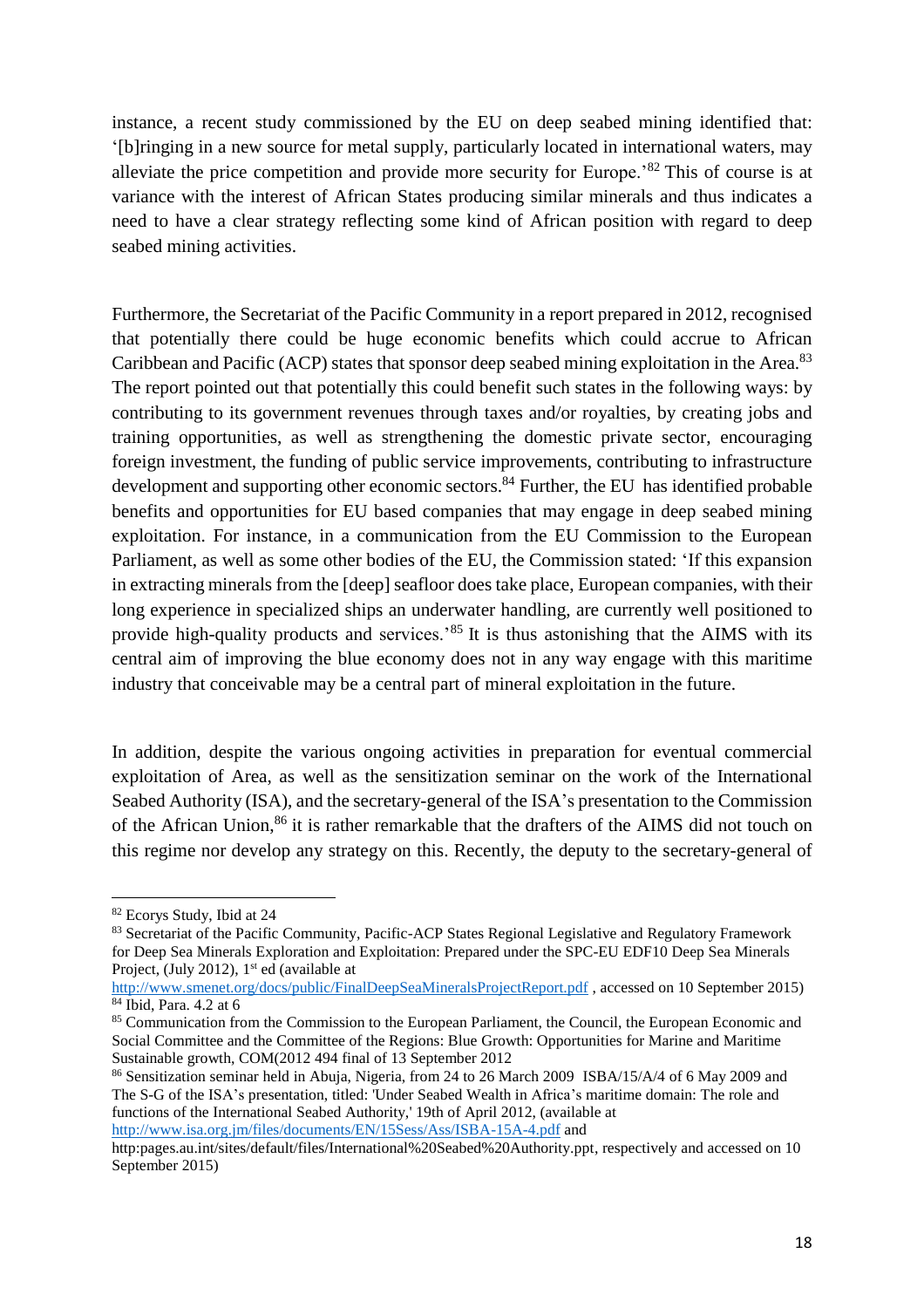the ISA at a seminar held in South Africa expressed concerns over the lack of participation by African states in the deep seabed regime.<sup>87</sup>This is even more so since the LOSC, after declaring the Area and its resources as CHM, goes on to explicitly encourage the participation of developing states in deep seabed activities by stating:

The effective participation of developing States in activities in the Area shall be promoted as specifically provided for in this Part, having due regard to their special interests and needs, and in particular to the special need of the land-locked and geographically disadvantaged among them to overcome obstacles arising from their disadvantaged location, including remoteness from the Area and difficulty of access to and from it.<sup>88</sup>

To date the ISA has issued Regulations on Prospecting and Exploration for Polymetallic Nodules in the Area (adopted 13 July 2000), which was later updated and adopted on 25 July 2013; the Regulations on Prospecting and Exploration for Polymetallic Sulphides in the Area (adopted 7 May 2010) and the Regulations on Prospecting and Exploration for Cobalt-Rich Crusts (adopted 27 July 2012).<sup>89</sup> Currently, the ISA is working on draft Regulations with regard to exploitation of mineral resources in the Area.<sup>90</sup> With improving technology there is a growing interest in the Area and presently there are twenty six contractors, both state owned and private enterprises, which have engaged with activities in the Area by obtaining exploration contracts from the ISA. Out of all the regional groupings, only Africa is not represented amongst this contractors.<sup>91</sup> With the expected increase in global demand for natural resources, and the gradual depletion of onshore and near offshore resources due to such demand, it is likely that more and more attention would directed towards exploiting the Area. It is therefore imperative for Africa to have, as part of the AIMS, some sort of strategy towards promoting Africa's engagement with this future mineral rich 'frontier'. A well-thought out strategy on deep seabed mining would ensure that, at some point, African states and their nationals, both natural and juridical, would have the opportunity to engage in deep seabed mining activities in this part of the sea. Also, it would facilitate the development of appropriate institutions that

<sup>&</sup>lt;sup>87</sup> See SADC Seminar on Exploration and Exploitation of Deep Seabed Minerals Resources in the Area : Challenges for Africa*,* held in South Africa from 17-19 March 2015, (available at

https://www.isa.org.jm/seminar/sensitization-seminar-17-19-march-2015-south-africa, accessed on 10 September 2015)

<sup>88</sup> See Arts. 136 and 148 of LOSC 82. See Paras. 156 and 157 of the *Advisory Opinion of the Seabed Disputes Chambers on Responsibilities and obligations of States sponsoring persons and entities with respect to activities in the Area* (Request for Advisory Opinion submitted to the Seabed Disputes Chamber), ITLOS case no.17 of 1 February 2011, (available at

[https://www.itlos.org/fileadmin/itlos/documents/cases/case\\_no\\_17/17\\_adv\\_op\\_010211\\_en.pdf,](https://www.itlos.org/fileadmin/itlos/documents/cases/case_no_17/17_adv_op_010211_en.pdf) accessed on 10 September 2015), which explored this provision.

<sup>89</sup> See International Seabed Authority website, (available at <https://www.isa.org.jm/>and accessed on 10 September 2015)

<sup>&</sup>lt;sup>90</sup> See ISBA/17/C/21 of 21 July 2011, Para.20 and ISBA/20/A/2 of 4 June 2014, Paras 66-68.

<sup>&</sup>lt;sup>91</sup> See International Seabed Authority website, (available at <https://www.isa.org.jm/>and accessed on 10 September 2015) for a current update on activities in the Area and the current list on contractors. Also, see Egede*,* op.cit note 73 at ch 6 and 7*,* who as far back as 2011 had raised concerns about the lack of effective participation by African States in this regime.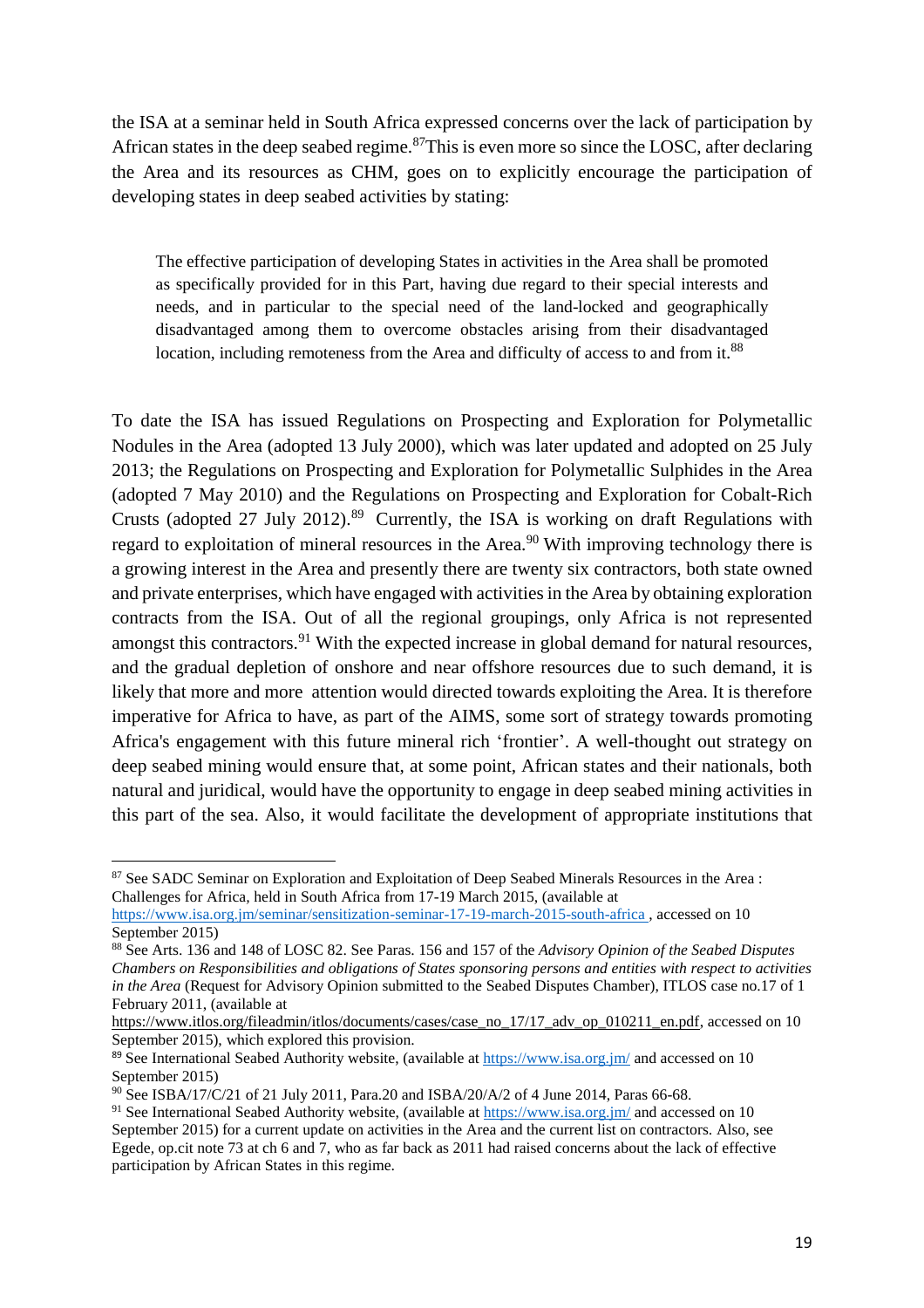would enable Africa to actively participate in this vital regime of the sea. Although, deep seabed mining is a capital intensive industry, which may be burdensome to single African states to embark upon on their own, this may be overcome by African states pooling resources together, under the auspices of the AU, in order to engage in seabed mining activities in the Area, and thus climb on the deep seabed mining 'ladder'.<sup>92</sup> It is pertinent here to mention that the idea of an African institution to engage in deep seabed mining was actually proposed as far back as 1988, during the third regional minerals conference held at Kampala, where the idea of forming an African deep seabed mining corporation was put forward. However, nothing came out of this.<sup>93</sup> While it is appreciated that this did not come to fruition in 1988 when the possibility of deep seabed exploitation was remote, it is incomprehensible that there is currently no strategy for the establishment of such an institution under the AIMS, especially with the imminence of deep seabed exploitation and since states, corporations and other entities in other regional groupings in the world are already engaging with what promises to be a major source of mineral wealth for the future.<sup>94</sup> Africa needs to have a strategy to put in place some type of African deep seabed mining corporation that would participate in the exploitation of this part of the sea. On the other hand, a more short-term strategy option to engage in deep seabed mining, pending the establishment of such African corporation, is the approach adopted by certain Pacific states. For instance, Nautilus Minerals Inc., an MNC, incorporated local subsidiaries, namely Nauru Ocean Resources Inc. and Tonga Offshore Mining Limited, in the Republic of Nauru and the Kingdom of Tonga respectively, and the local companies were sponsored by the state where they have been incorporated for work plans for explorations in the part of the Area reserved by the ISA for developing countries.<sup>95</sup> This could be an option available to African states, with the possibility of such states acquiring some equity interest in such subsidiary corporations and also encouraging their nationals to do so, if they wish.

One of the key issues that states would have to engage with in regard to deep seabed mining is the impact such mining activities in the Area would have on the protection of the environment. For instance recently the G7 identified that one of the key priorities with this regime is: 'enhancing the effective protection of the marine environment from harmful effects that may arise from deep sea mining' and therefore they committed themselves: 'to taking a precautionary approach in deep sea mining activities, and to conducting environmental impact assessments and scientific research.'<sup>96</sup> As would be recalled, the ITLOS Seabed Disputes Chambers in its *advisory opinion on Responsibilities and Obligations of States sponsoring persons and entities with respect to activities in the Area (Request for Advisory Opinion* 

<sup>&</sup>lt;sup>92</sup> See Egede, Ibid, at ch 7 where the author proposes different strategic alliances and cooperative efforts that Africa may employ to achieve this.

<sup>93</sup> See Barbara Kwiatkowska, 'Ocean Affairs and the Law of the Sea: Towards the 21st Century' (1993) 17(1) MP 11at 29

<sup>&</sup>lt;sup>94</sup> The ISA is currently working on a Draft Regulation on Exploitation. (See note 89 above) 95 Available at http://www.isa.org.jm/files/documents/EN/Press/Press11/SB-17-11.pdf, accessed on 10 September 2015.

<sup>96</sup> Leaders Declaration G7 Summit, 7-8 June 2015, Schloss Elmau, Germany, (available at [https://sustainabledevelopment.un.org/content/documents/7320LEADERS%20STATEMENT\\_FINAL\\_CLEAN](https://sustainabledevelopment.un.org/content/documents/7320LEADERS%20STATEMENT_FINAL_CLEAN.pdf) [.pdf](https://sustainabledevelopment.un.org/content/documents/7320LEADERS%20STATEMENT_FINAL_CLEAN.pdf) , accessed on 10 September 2015)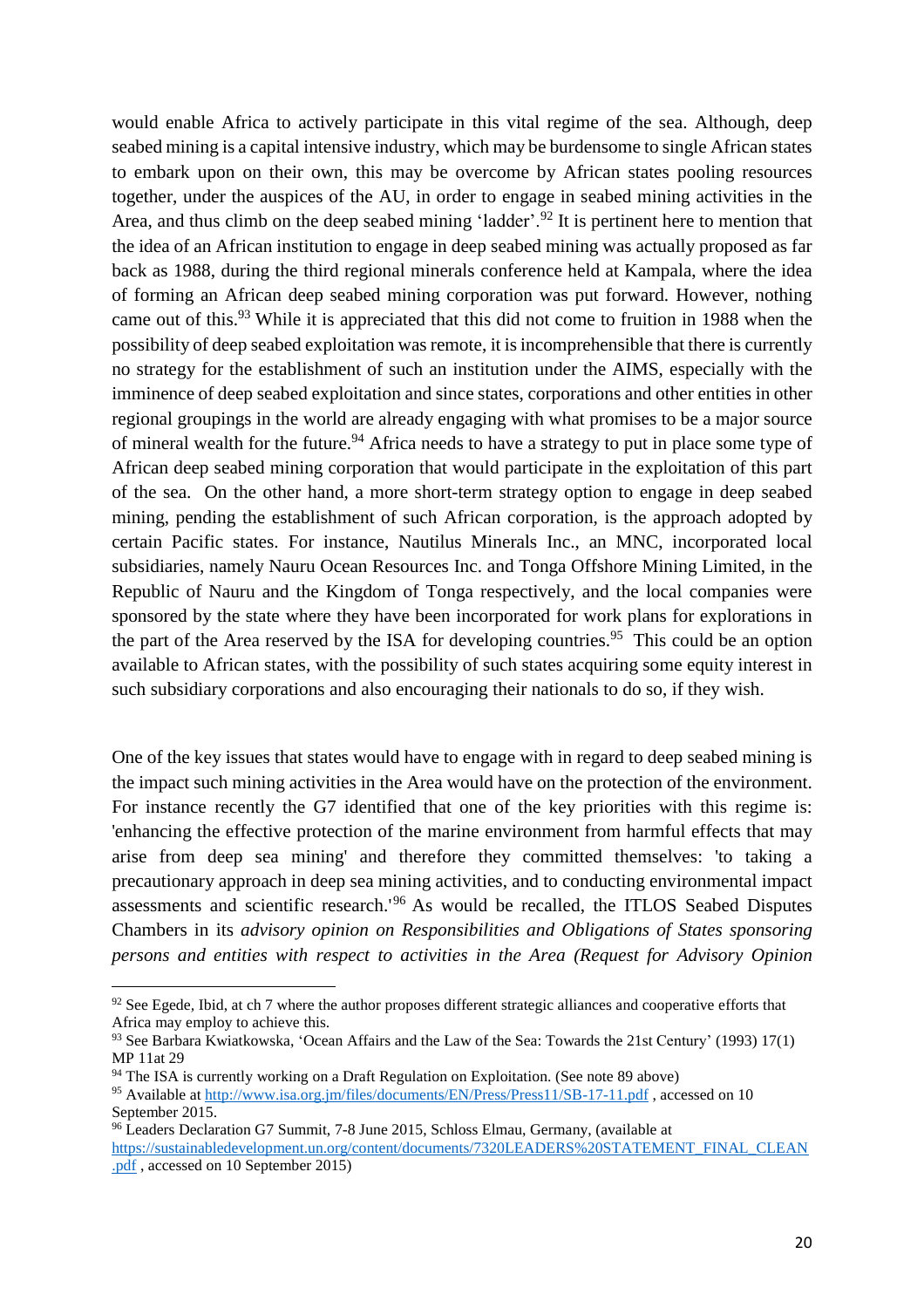*submitted to the Seabed Disputes Chamber)*, pointed out that state laws and regulations governing seabed mining should be 'no less effective than international rules, regulations and procedures' such as the LOSC and the ISA Mining Codes. It also declared that states, both developed and developing, have a direct obligation to ensure that seabed mining activities are carried out in accordance with the precautionary approach, while employing best environmental practice and conducting effective prior environmental impact assessment. The Chambers made it clear that with regard to the responsibilities and liabilities of sponsoring States under the LOSC there would be no preferential treatment given to sponsoring States that are developing states.<sup>97</sup> Therefore, all African states would need to adopt appropriate national legislative framework that would ensure that any entity located within their territory complies with best environmental practice and actually conducts appropriate environmental impact assessment and generally complies with all relevant international obligations.<sup>98</sup> In addition to environmental protection, such legislation would have to deal with other pertinent issues, such as foreign investment and fiscal management of deep seabed mining, as well as seek to regulate possible tensions between deep seabed mining activities and other competing activities, for e.g. fisheries, maritime transport, conservation of marine species, research, laying down of submarine telecommunications cables etc.,  $99$  which may impact the domestic economy. Thus, there would be need for a coordinating body, perhaps in liaison with the African Union office of the legal counsel, to develop model deep seabed legislation and seek to encourage interested African states to get their legislature to enact appropriate legislation on this. Although, there are potentially several bodies that could take up this role if there mandate is expanded, $100$  the recently launched African Minerals Development Centre(AMDC), established to strategically coordinate the implementation of the African Mining Vision(AMV), provided with a specific expanded mandate with regard to deep seabed mining, could be an appropriate coordinating institution.<sup>101</sup>

#### **III. CONCLUSION**

Undoubtedly, the AIM Strategy is a momentous achievement that charts new 'waters' with regard to African marine policy. It introduces a number of innovative and intriguing institutions such as the Oceans and Seas Research Institute of Africa (OSERIA), a Strategic Foresight Marine Task Force (SEMTE), and the Compensation Fund etc. However, this article has sought to identify some gaps in the institutional framework of the Strategy, with regards to certain

 $\overline{a}$ <sup>97</sup> ITLOS case no.17 of 1 February 2011, Paras 158 and 159(see note 88 above). See Hui Zhang, 'The Sponsoring Stata's 'Obligation to Ensure' in the Development of the International Seabed Area,' (2013) 28 IJMCL 681-699

<sup>98</sup>Under section 209 of LOSC the requirements of such national legislation '…shall be no less effective than the international rules, regulations and procedures …'

<sup>99</sup> Secretariat of the Pacific Community, Pacific-ACP, op.cit. note 83 at 6-8 and 14-15. For examples of domestic legislation see Singapore Deep Seabed Mining Act no.6 of 2015; The Kingdom of Tonga Seabed Minerals Act no.10 of 2014 and the UK Deep Sea Mining Act 2015, ch 15, which amended the Deep Sea Mining (Temporary Provisions Act) 1981.

<sup>&</sup>lt;sup>100</sup> See Egede, op.cit. note 73 at 229-232, for e.g. the African Energy Commission (AFREC) with an expanded mandate.

<sup>&</sup>lt;sup>101</sup> The AMDC was launched in 2013 and co-sponsored by the United Nations Development Programme (UNEP), Economic Commission for Africa (UNECA), the African Union Commission(AUC) and the African Development Bank(AfDB), available at http://www.uneca.org/pages/about-amdc, accessed on 20 January 2016.